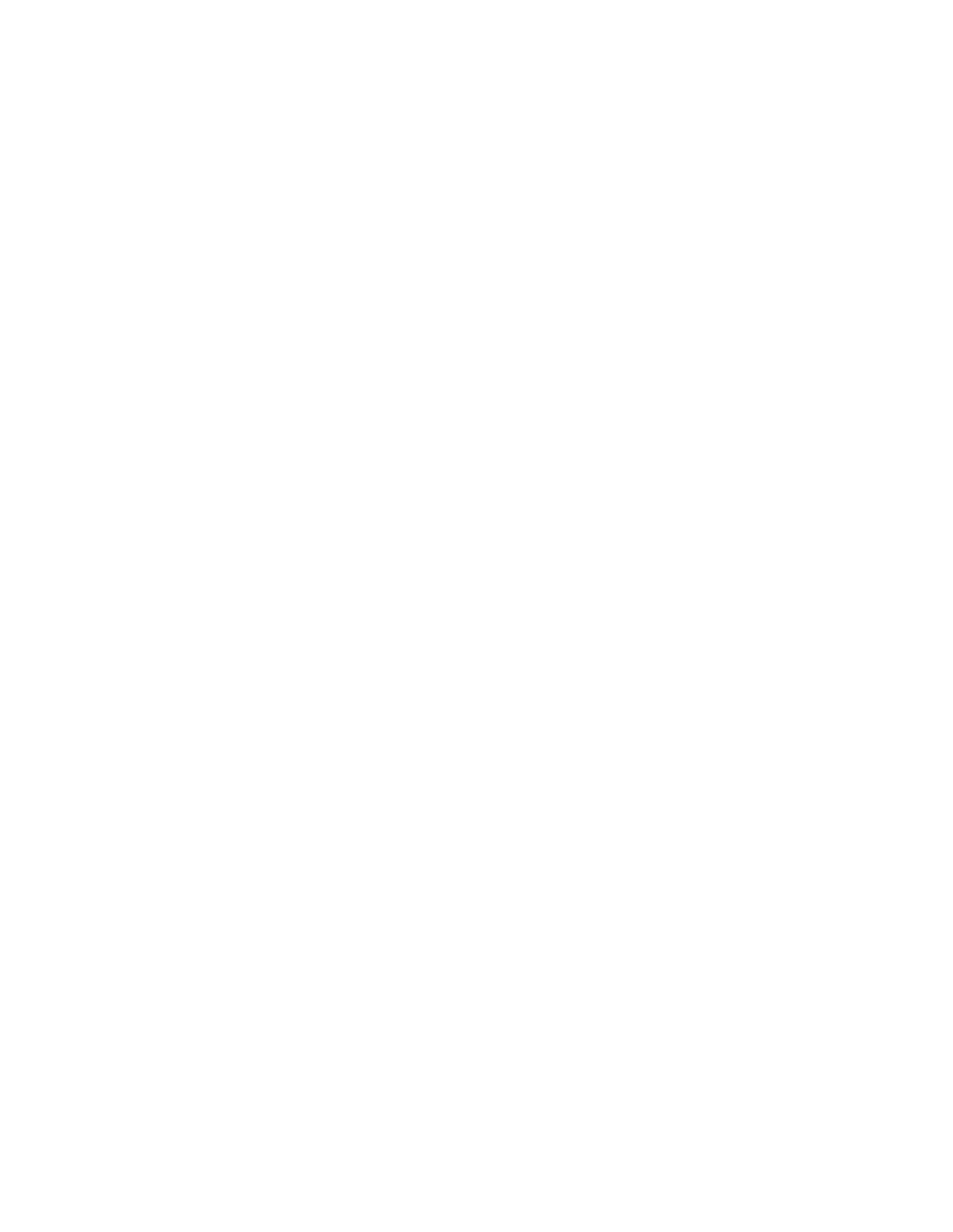# **TABLE OF CONTENTS**

| <b>Executive Summary</b>                                    | Page 3  |
|-------------------------------------------------------------|---------|
| <b>Introduction</b>                                         | Page 6  |
| Housing Status in Chicago After 15 Year Market Binge        | Page 7  |
| <b>City and State Response to Affordable Housing Crisis</b> | Page 9  |
| The City of Chicago: Not the Second City, the 22nd City     | Page 10 |
| The State of Illinois: Lagging Behind Its Peers             | Page 12 |
| The City and State: Failing to Lead                         | Page 14 |
| Recommendations: Creating a 15 Year Affordable Housing Boom | Page 16 |
| A Major Monetary Commitment for Affordable Housing          | Page 17 |
| Publicly Owned Land for Affordable Housing Creation         | Page 17 |
| City-Wide Commitment to Balanced Development                | Page 18 |
| <b>United Power's Vision</b>                                | Page 19 |
| <b>End Notes</b>                                            | Page 20 |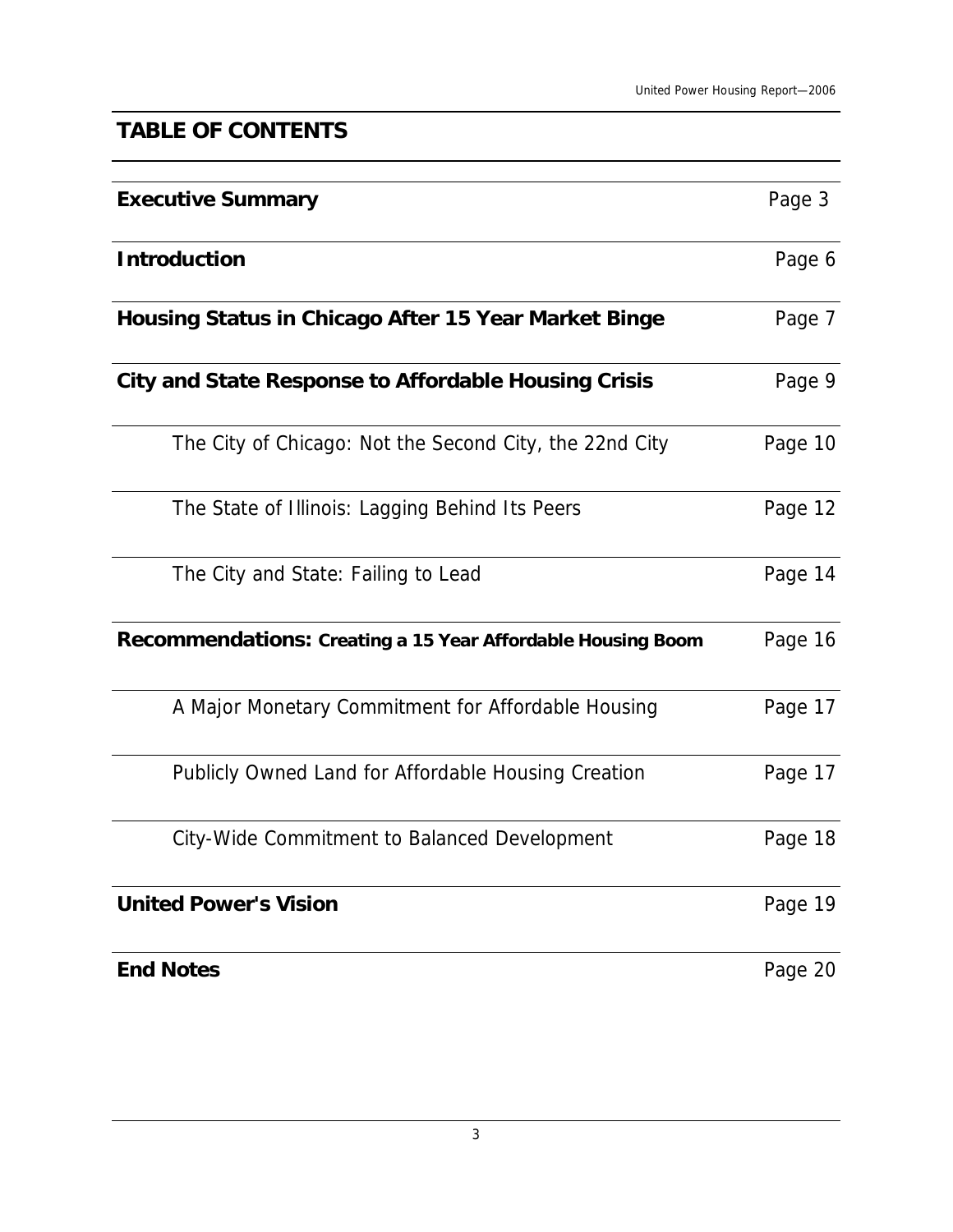### **EXECUTIVE SUMMARY**

The City of Chicago has undergone a gradual but radical transformation in the past two decades. A city of neighborhoods, once characterized by bungalows and two-flats and smaller rental properties affordable to working families, has morphed into a city of high-rise condos and high-cost homes. The "City that Works"—once a stable home to working and middle-class people—is now losing its heart and soul, as more households flee to the suburbs in search of affordable housing, robbing our city of its tax base, its social capital, and its cultural character, and leaving our city with more neighborhoods of concentrated affluence and more neighborhoods of concentrated despair. Most disturbingly, our elected officials are failing to invest significant public resources or political will in solving this problem.

If we allow the status quo to proceed, we put the future success of our city at risk; and most working and middle-class families will continue to move away. If we act together, we can build a city for all Chicagoans. This report examines the crisis conditions of affordable housing and offers a way forward.

### **I. The State of Housing in Chicago After a 15-Year Market Binge**

The City's housing crisis can be described as a "perfect storm." The city is beset by an amazing confluence of diverse housing problems:

- **Historically high quantities of vacant land and vacant buildings on the city's south and west sides;**
- **Rapidly rising home and rental costs and a dramatic loss of affordable rental housing and affordable homes;**
- **Record high rates of homelessness—especially among homeless children;**
- **Rising property taxes;**
- **Rising foreclosure rates in some communities; and**
- **Potential for the loss of more government assisted, affordable housing.**

These problems have been and continue to be documented *ad nauseum* by repeated studies and statistics. Most recently, 2005 census data revealed that now **one of every three homeowner households in Chicago is spending over 35% of their income on housing** (up from one in five in just five years) and that Chicago suffered from the second largest increase in median monthly housing costs in the nation from 2000 to 2005.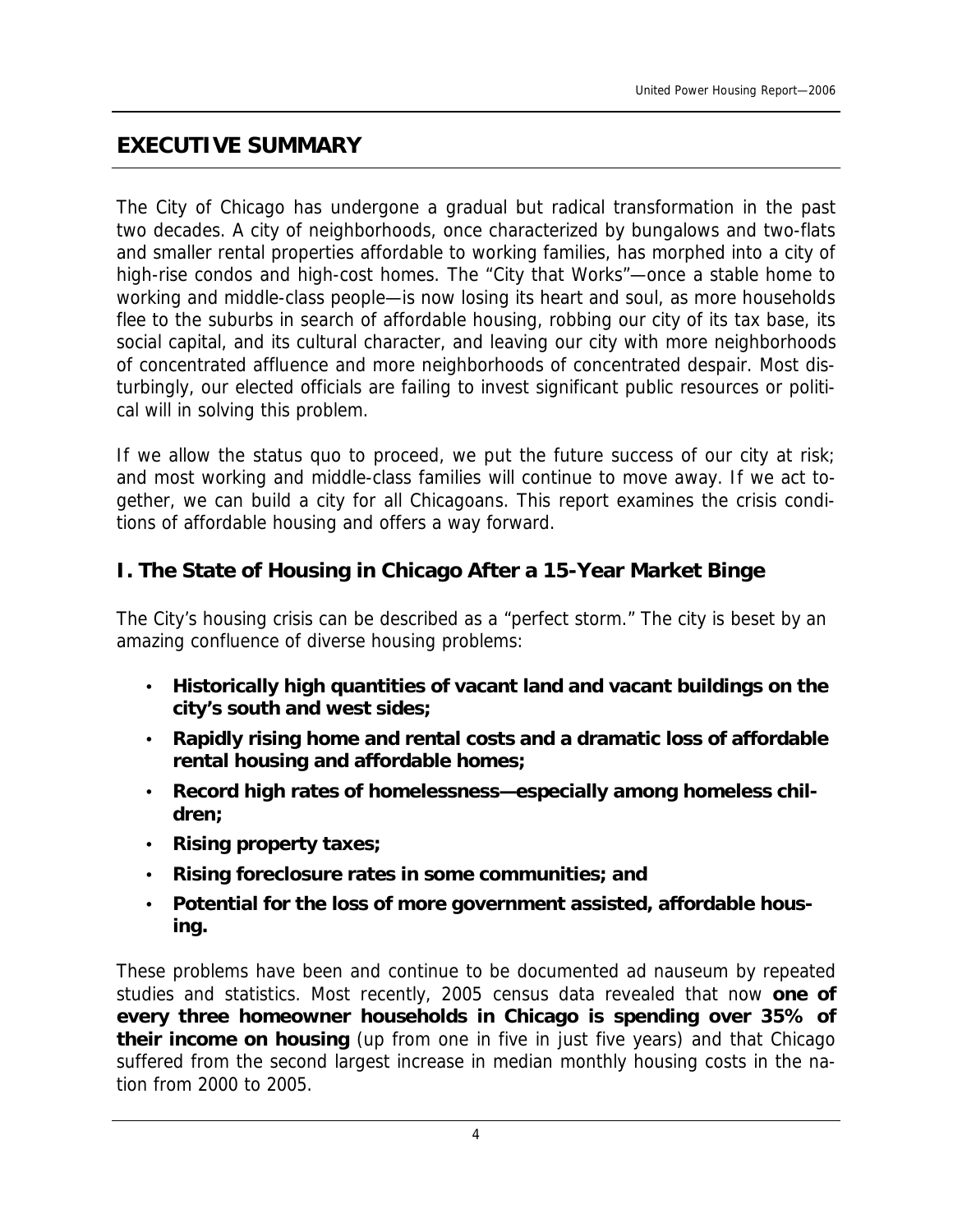### **II. The Inadequate Response of the City and the State**

The need for affordable housing in our city is large and growing. And yet, the city and state are failing to provide the leadership necessary to deal with the affordable housing crisis. Below is a summary of United Power's research on the efforts of the City of Chicago and the State of Illinois on addressing the affordable housing crisis.

- **Chicago: "The Twenty-Second City."** According to the U.S. Census Bureau's Annual Survey of Government Finances, 2002/03, the City of Chicago ranks 22<sup>nd</sup> out of the 51 largest U.S. cities for investing funds in affordable housing and community development.
- **Chicago: Failing to put its own money where its mouth is.** According to the Center on Tax and Budget Accountability, only 16.5% of all the funds spend by the city on housing in FY 2005 were city funds—the rest were state and federal, the vast majority of which were already earmarked for affordable housing.
- **Chicago: Dwarfed by New York City in investing "city" funds.** In FY 2005, the City of New York spent over \$236 million **in city funds** on affordable housing—almost \$30 per person. Chicago only spent \$34 million—only \$12 per person. In total, New York City spent over 2.5 times as much per capita as Chicago, over 7 times as much in absolute terms, and allocated over \$1 billion more in bond proceeds to affordable housing than Chicago.
- **Illinois: Waiting 100 Years to Address the State's Housing Needs**. With over a quarter million households in the state in need of affordable housing, at the current rate of state investment, it would take the state over 100 years to address just one measure of the housing need in the state of Illinois.
- **Illinois: Failing to put its own money where its mouth is.** Only approximately 10% of the funds spent by the state on affordable housing needs came from state funds—the rest were federal dollars, again almost all already earmarked for affordable housing.
- **Illinois: Dwarfed by Florida, Massachusetts, New York and California in investing "state" funds.** In FY 2005, Illinois invested \$3.86 per person **in state funds** on affordable housing. Florida invested \$28 per person, California invested \$11 per person, New York invested \$16 per person, and Massachusetts invested \$35 per person. In addition, all four states invested far more in bond proceeds in affordable housing. Not surprisingly, all four states created much more affordable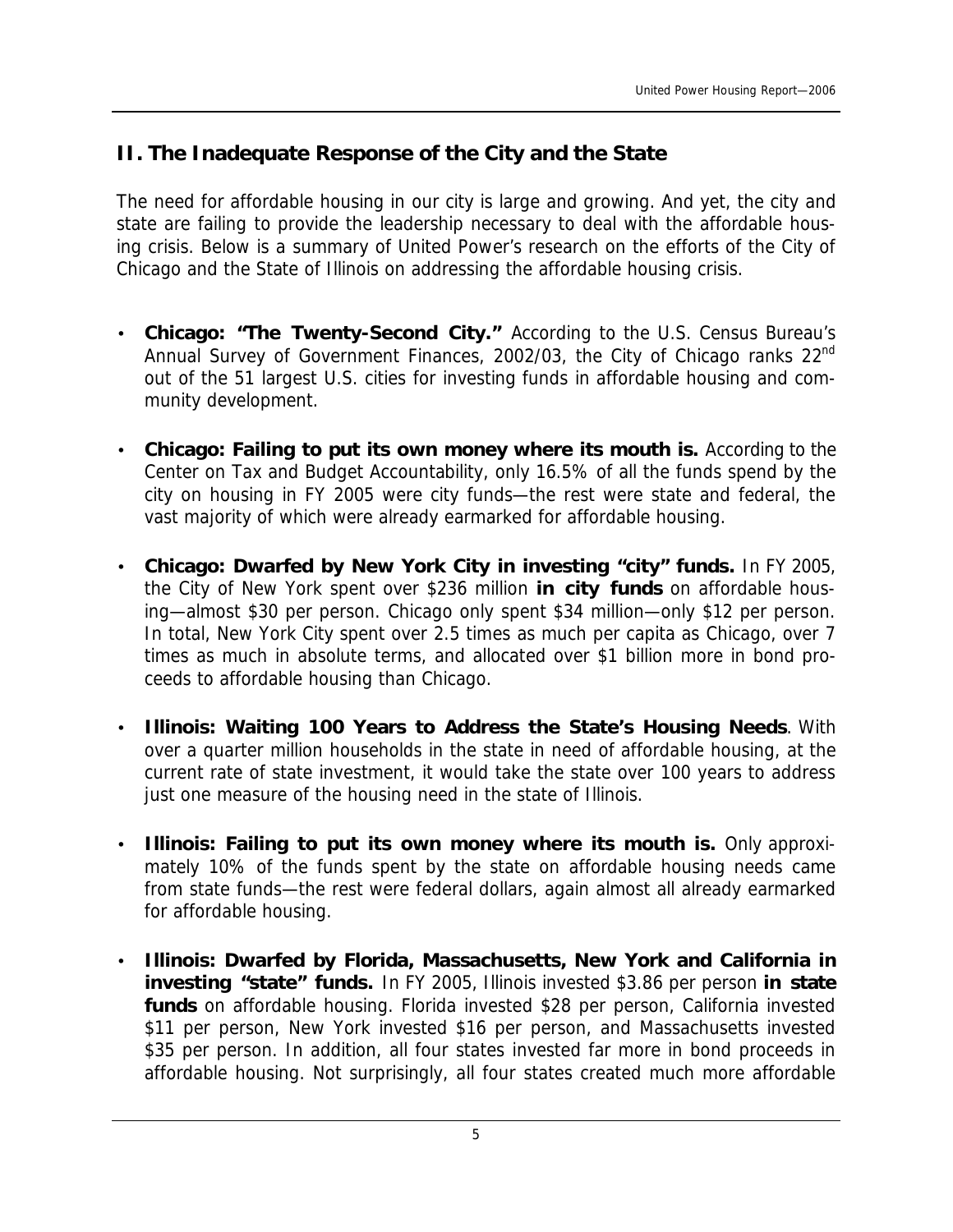housing than Illinois.

Not only are the dollars lacking, but so is the political commitment. Three examples in the report tell the story:

- 1. **Lack of city lots drives \$2.5 million in private investment from poor communities.** Despite thousands of city-owned vacant lots, the city won't release any more to the Ezra Community Homes Initiative and thus, the Initiative must return \$2.5 million for constructing affordable homes to private donors.
- 2. **City policy to keep stores, but not people in the city.** The City fights with all its might to keep "big box" stores in the city, but refuses to enact a Balanced Development Ordinance that would help to keep working class families and seniors in the city.
- 3. **More state resources for horses than for housing people.** The State invested more in tax breaks and subsidies to the Horse Racing Industry (\$47.5 Million) in 2004 than it did in its new program to help the elderly and the working poor secure affordable rental housing around the state (\$25 million).

### **III. The Way Forward: Creating a 15-Year Affordable Housing Boom**

- **Money—**United Power believes that the State of Illinois should allocated **\$500 million per year in state funds; and the City of Chicago should allocate \$250 million per year in city funds** for affordable housing.
- **Land**—United Power believes that the city needs to dedicate 200 parcels of vacant land per year for next 15 years for the EZRA Homes Initiative. Chicago must stop using land for patronage and start using it for housing and for rebuilding our city.
- **Balanced Development—**United Power believes that new developments (new construction, condo conversions, and substantial rehabs) should **include 15% affordable housing or should contribute funds to the city's Low Income Housing Trust Fund in lieu of building affordable units.**

### **IV. United Power's Vision: The City in a Garden**

Our city's social, economic, and cultural health lies in neighborhoods blessed with a mix of incomes and a *healthy supply of homes and apartments that are affordable to seniors, young families, and working-class people of every background.* 

*As people of faith and imagination, we believe in change, redemption and renewal. We can reshape and*  redirect the market-rate binge of the past two decades to better serve our city's heart and soul. Chicago may never become a "Garden of Eden." But with a vision of hope, long-range planning, and sufficient re*sources, housing construction and preservation in the Chicago area can shed its addiction to the motto, "Ubi Est Mea" ("Where's mine?") and recommit itself to the goal of "Urbs in Orto" ("City in a Garden").*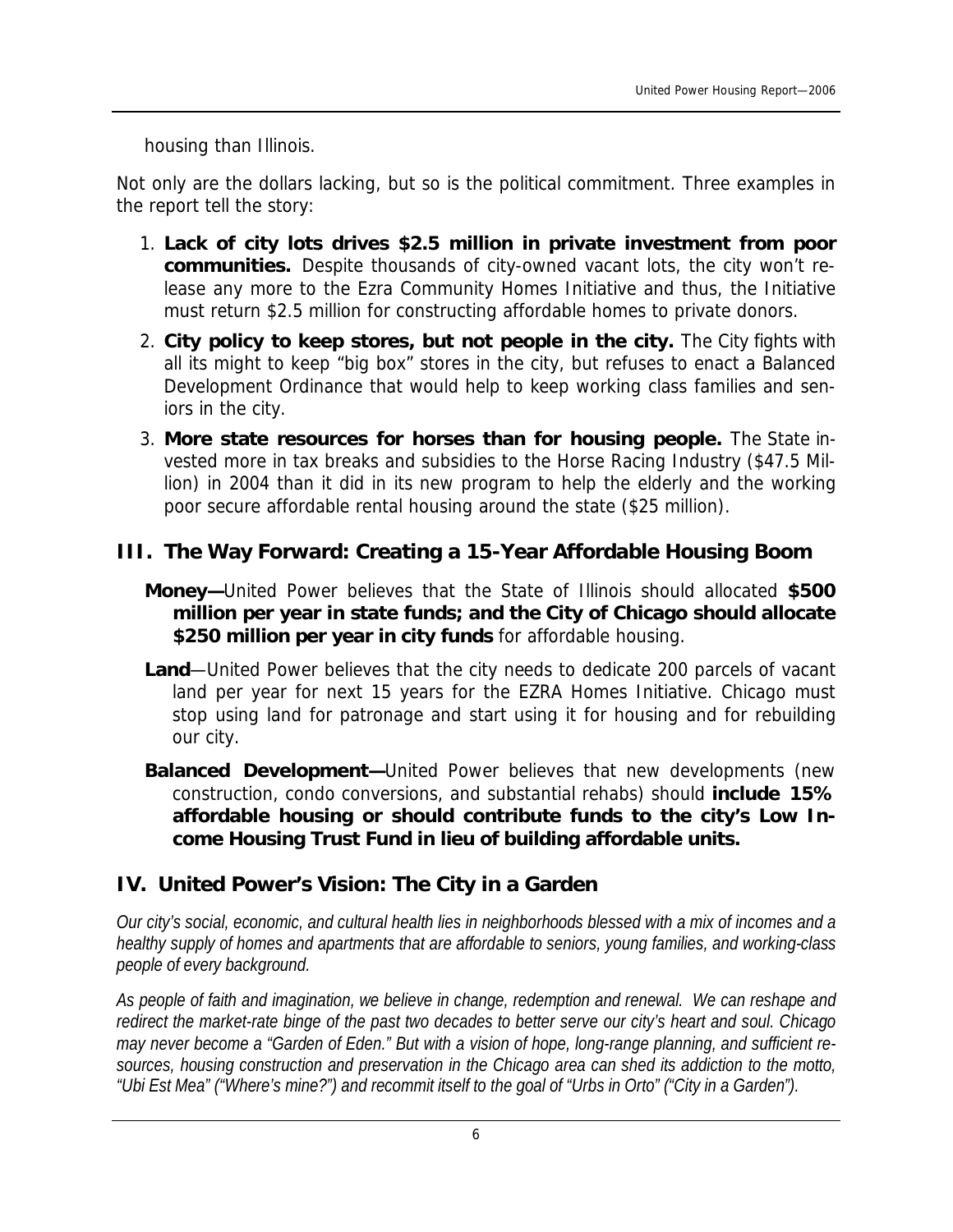# **CREATING A CITY IN THE GARDEN: Changing Chicago's Housing Crisis into New Opportunities**

#### **OCTOBER 12, 2006**

#### **A REPORT BY UNITED POWER FOR ACTION AND JUSTICE**  An affiliate of the Industrial Areas Foundation

## **INTRODUCTION**

The City of Chicago has undergone a gradual but radical transformation in the past two decades. A city of neighborhoods, once characterized by bungalows and two-flats and smaller rental properties affordable to working families, has morphed into a city of high-rise condos and high-cost homes. A city of working and middle-class people is losing its heart and soul, as more households flee to the suburbs in search of affordable housing, robbing our city of its tax base, its social capital, and its cultural character, and leaving our city with more neighborhoods of concentrated affluence and more neighborhoods of concentrated despair.**<sup>1</sup>**

Chicago's motto is "Urbs in Horto"—A City in the Garden. One-third of our city, along the lakefront, embodies this motto quite well. But these lakefront neighborhoods have already become or are fast becoming unaffordable to large portions of the city's population. Meanwhile, another third of the city, comprising vast tracts of the south and west sides, remains plagued by vacant lots and choked by weeds of disinvestment and abandonment, a sad testimonial to years of public and private neglect. The final third, southwest and northwest side communities primarily, find the future well-being of their attractive, historically stable neighborhoods in doubt—threatened by the prospect of foreclosures in some locations and rising property taxes and home costs in others.

This report begins with an analysis of the housing situation of a city that United Power for Action and Justice believes is at a tipping point. If current trends continue, then the city will continue its slow march towards a city of extremes, and the last remaining affordable homes and apartment buildings and the city's working-class core, will disappear. The second part of the report provides a detailed breakdown of the current levels of political and financial commitment by both the city and the state, and how those levels compare to other cities and states. The report ends with a set of recommendations for the future.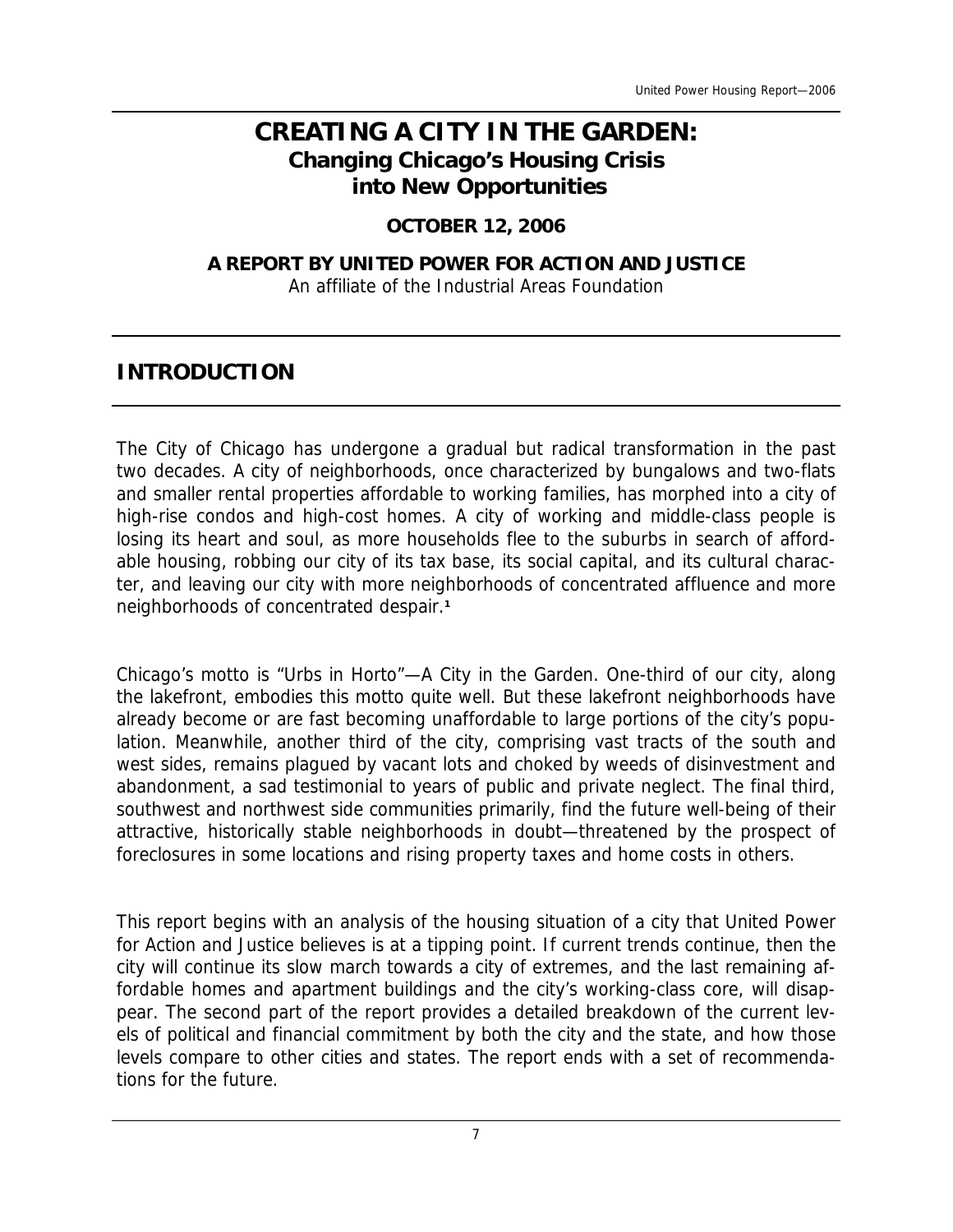# **HOUSING STATUS IN CHICAGO AFTER A 15-YEAR MARKET BINGE**

### **1. Historically High Quantities of Vacant Land and Vacant Buildings**

The city's own Department of Planning and Development reports more than 150,000 vacant housing units as of 2004.<sup>2</sup> In North Lawndale, alone, the

number of vacant housing units has increased by 500 since 1990, to a total of 2,218.<sup>3</sup>

• Many city neighborhoods suffer from thousands of vacant parcels of land many of them owned or controlled by the city. In three neighborhoods alone –West Garfield Park, Englewood, and West



*The above vacant properties are located in Lawndale, a neighborhood on the west side of Chicago--and represent just two of the many vacant lots in Lawndale alone.* 

Englewood—the city controls well over 1,000 vacant parcels. Population loss in Auburn Gresham, Englewood, Grand Boulevard, North Lawndale, Oakland, Roseland, South Chicago, Washington Park, West Englewood, and West Pullman indicates two trends: the loss of existing housing units and the lack of new construction on any kind of scale.<sup>4</sup>

• In large areas of the west and south sides, vacant homes and buildings continue to blight blocks and communities—in many communities a persistent 40-year fact of life.

### **2. A Dramatic Loss of Affordable Rental Housing and Affordable Homes**

- A recent University of Illinois study found that of all the households in Chicago, only 20% of them could afford the current median home price—which is just under \$250,000.**<sup>5</sup>** The four out of five families that cannot afford a home in the city will be forced to look and buy elsewhere, as far west as Aurora, as far north as Waukegan.
- One out of every three homeowners in the city is paying more than 35% or more of their income for housing. Just five short years ago, only one in five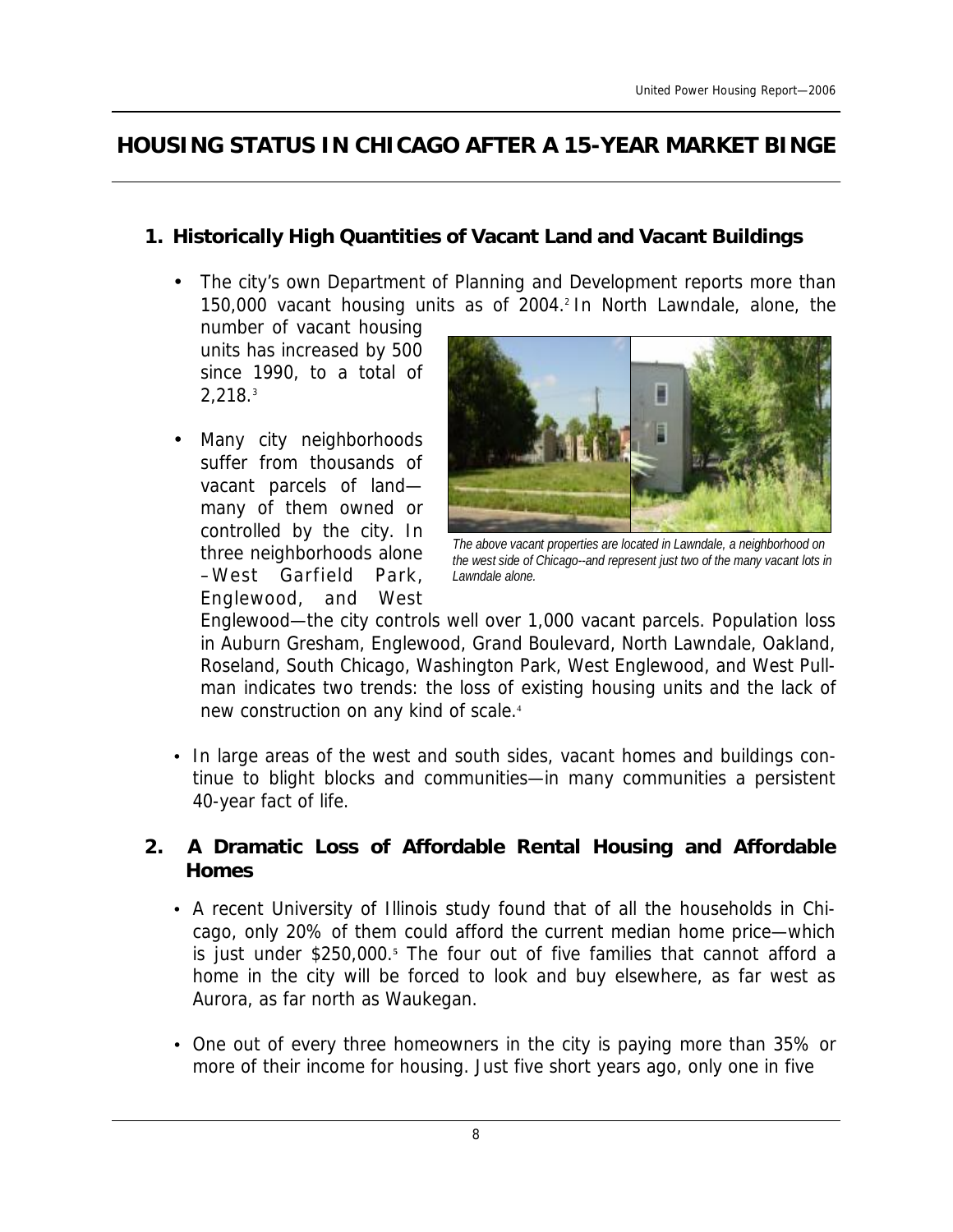homeowners in Chicago was spending 35% or more of their income on housing.**<sup>6</sup>**

- From 2000 to 2005, median monthly housing costs for people with mortgages in Chicago rose 22%, the second highest increase in the nation (the national average increase was only 5%).**<sup>7</sup>**
- From 2000 to 2005 alone, the percentage of renter households in the city spending more than 35% of their income on rent increased by 13%.**<sup>8</sup>**
- Out of the ten largest cities in the nation that saw an increase in their population during the 1990s Chicago was the only one to realize a decrease in its inventory of rental units—a net loss of approximately 3,000 rental units.**<sup>9</sup>**
- 18,997 public housing units have been demolished by the City and only 1,937 units have been newly constructed.**<sup>10</sup>** The City's "Plan for Transformation" is aptly named, for it has removed and dispersed poor families. It has done so



*Logan View—New development in the heart of Logan Square where no new affordable housing units were built. Two-bedroom units start at \$297,000.* 

without creating enough affordable rental and ownership opportunities.

- Between 1990 and 2000, rents rose by 25-75% in 30 Chicago communities.**<sup>11</sup>**
- In 1980, 14% of all rental units in Chicago were affordable to the poorest 20% of households in Chicago. In 2000, only 7% of all rentals units in Chicago were affordable to this population.**<sup>12</sup>**
- In 1973, there were 53,000 single room occupancy units in Chicago. In 2005, there were 12,700.**<sup>13</sup>**

#### **3) Record High Rates of Homelessness—with Large Increases in Homeless Children**

- This past year, over 10,000 children in the Chicago Public School System were identified as homeless—the highest number ever recorded in the City.**<sup>14</sup>**
- A 2005 study by the University of Chicago found that 7,243 unaccompanied youth were homeless in Chicago in 2004.**<sup>15</sup>**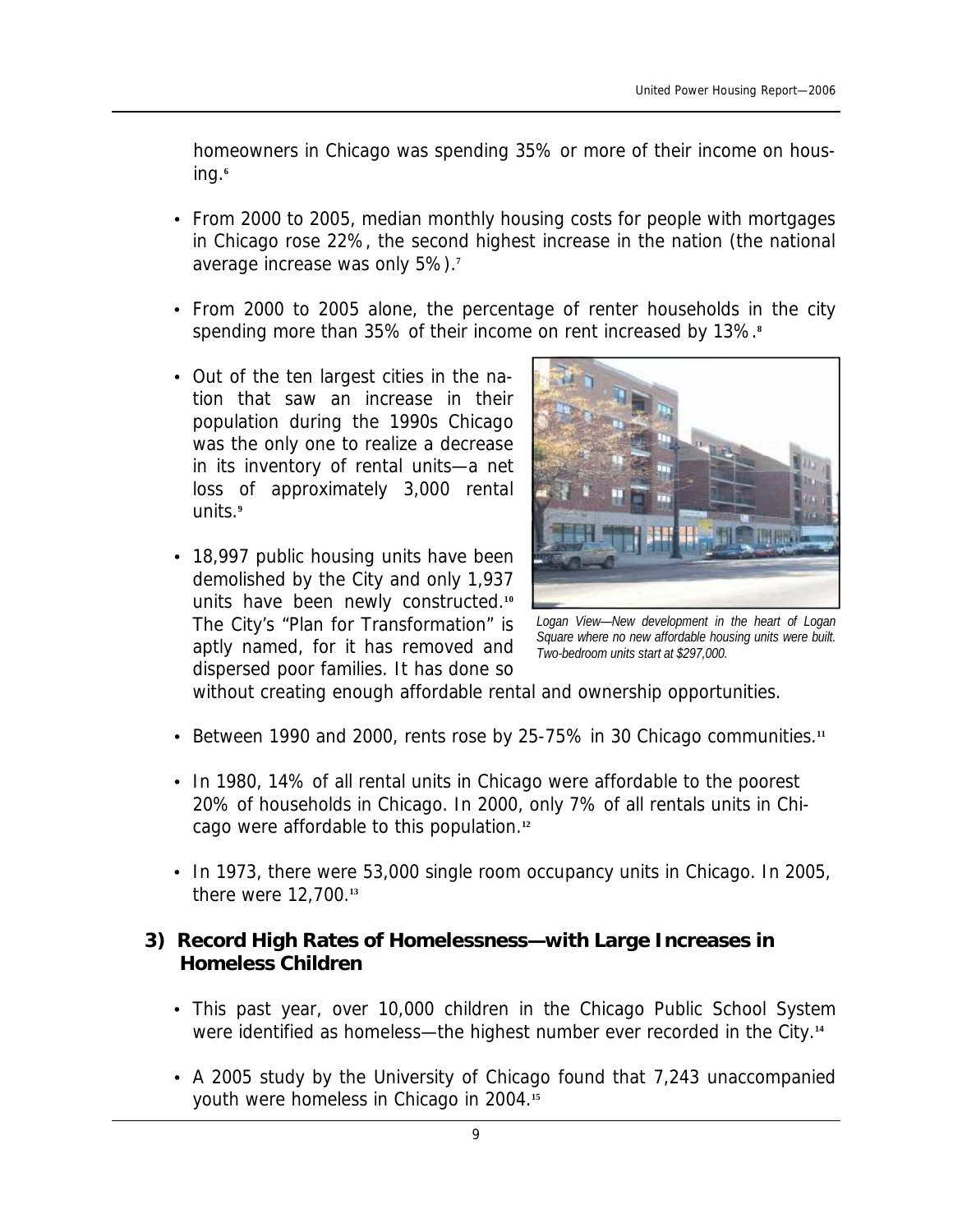• In FY 2005, according to the Chicago Department of Human Services, 18,873 people were served in shelters in Chicago. In that same year, 14,476 people were turned away from adult emergency shelters, 5,000 were turned away from domestic violence shelters and 738 youth were turned away from one homeless youth shelter.**<sup>16</sup>**

#### **4) Rising Property Taxes**

• On the north side alone, homeowners are bracing for increases of 50% or more in their property tax bills during the next round of assessments.**<sup>17</sup>** With the loss of housing units in other communities, with a city-wide total of 150,000 vacant units, and with the channeling of taxes in many areas into "fiscal gated communities" called TIF's (Tax Increment Financing), the remaining homes in the city will see ever-escalating property tax increases. Fewer homes must support the public functions of the city.

#### **5) Rising Foreclosure Rates in Some Neighborhoods**

- In 2004, in several communities on the southwest side, 3,140 foreclosure proceedings were initiated for single-family properties.**<sup>18</sup>** This represents a foreclosure rate more than twice the average for Cook County as a whole and means that these communities are in a phase of accelerated decline.
- In the 2nd quarter of 2006, foreclosures rates rose by 60% in the Chicago area while falling in most metro areas around the country.**<sup>19</sup>**

#### **6) Potential for the Loss of More Assisted, Affordable Housing**

• Over 30,000 units of assisted affordable housing in the city—nearly 70,000 units statewide—are at risk of being lost to the private market due to expiring federal contracts or use restrictions before 2010.**<sup>20</sup>**

# **CITY AND STATE RESPONSE TO AFFORDABLE HOUSING CRISIS**

Affordable homes don't appear on their own like manna from heaven—public resources and public policy are required to ensure that the housing market serves all the people we need in our neighborhoods, city, and state.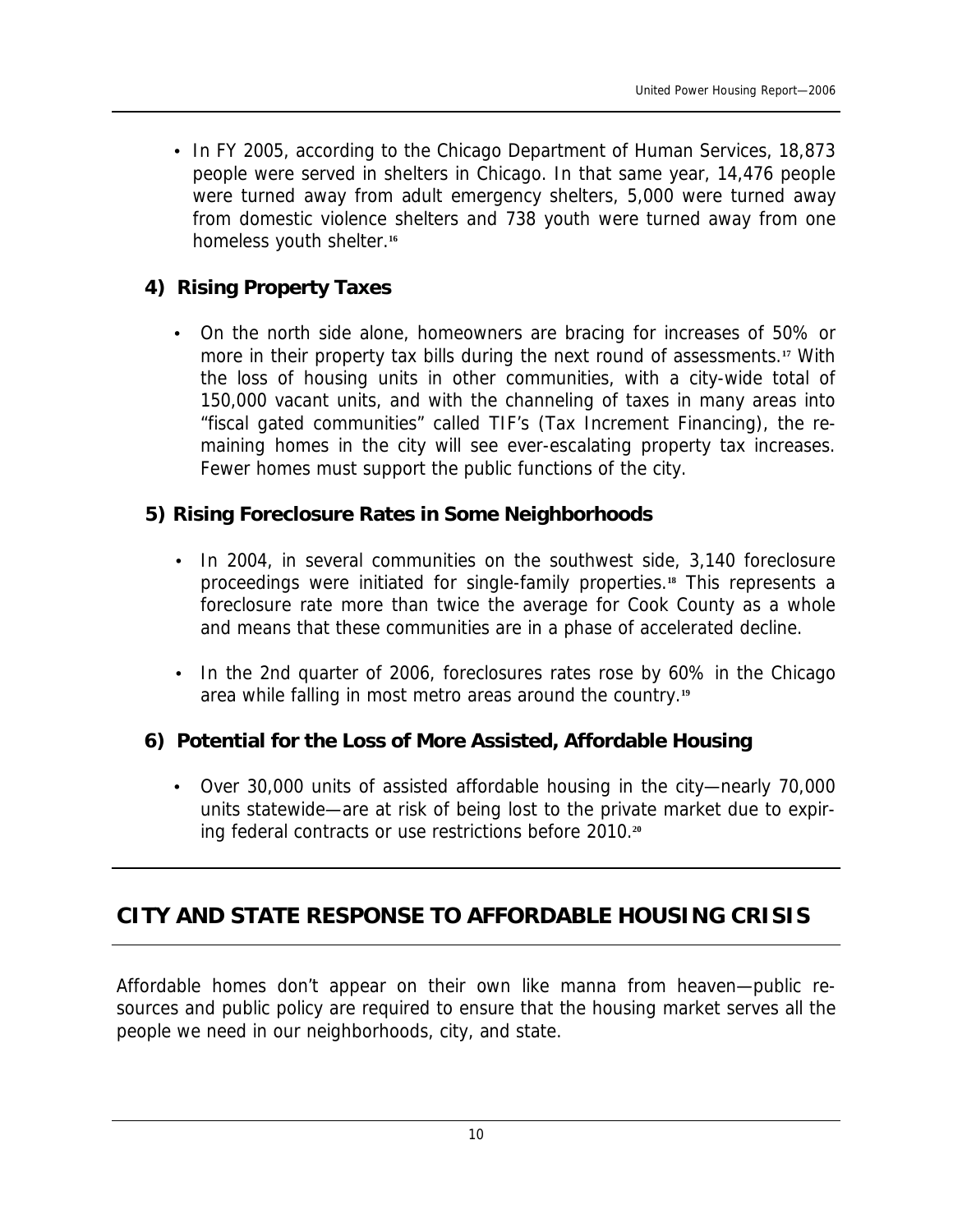# **The City of Chicago: Not the Second City, the 22nd City**

Under its current Five Year Housing Plan, the City projects that between 2004 and 2008, it will spend a total of almost \$1.9 billion on affordable housing to assist nearly 50,000 units of housing.**<sup>21</sup>** This figure includes city, state, and federal resources, as well as private equity generated by federal, state, or city resources. It is an impressive figure but it is clearly not enough given the above statistics that show how many units have been lost, how many units are vacant and how many households are struggling with housing costs.

In the year 2000 in Chicago, 116,000 renter households paid more than 50% of their income for rent and 239,000 renter and homeowner households paid more than 35%

| Chicago: The Twenty-Second City |                                                          |                  |
|---------------------------------|----------------------------------------------------------|------------------|
| City                            | Dollars Spent Per Cap-<br>ita in Total Expendi-<br>tures | National<br>Rank |
| New York City                   | \$411                                                    | 1 <sup>st</sup>  |
| Minneapolis                     | \$304                                                    | 2 <sub>nd</sub>  |
| San Jose                        | \$300                                                    | 3rd              |
| Indianapolis                    | \$250                                                    | 5 <sub>th</sub>  |
| San Francisco                   | \$245                                                    | 6 <sup>th</sup>  |
| San Diego                       | \$214                                                    | <b>gth</b>       |
| Washington D.C.                 | \$142                                                    | 17 <sup>th</sup> |
| Chicago                         | \$89                                                     | 22 <sub>nd</sub> |

**Figure 1** 

*Source: U.S. Census Bureau Annual Survey of Local Government Finances for 2002/03.* This figure provides a sampling of the cities that are spending more on housing than Chicago.

community development a priority, Chicago isn't "The Second City"; it is the Twenty-Second City."

According to data from the U.S. Census Bureau's Annual Survey of Local Government Finances for 2002/03, **Chicago trails 21 cities** in its per capita expenditures for housing and community de-

velopment.**<sup>23</sup>** The census data provides expenditures on housing and community development for the 51 largest cities in the country. This data includes all expenditures (federal, state, and city) directed at the creation and preservation of affordable hous-

of their income for housing.**<sup>22</sup>** In addition, just released 2005 census data shows that the indicators of housing need in Chicago are getting exponentially worse. For example, as mentioned earlier, one of every three homeowners in the city now spend more than 35% of their income on housing (up from 1 in every five just five years ago). With such a clear need for investing in housing, Chicago does not stack up against other large cities when it comes to investing resources in affordable housing. Among the 51 largest cities, when it comes to making housing and

**NOT THE SECOND CITY— Chicago ranks 22nd out of the 51 largest cities when it comes to making housing and community development a priority.**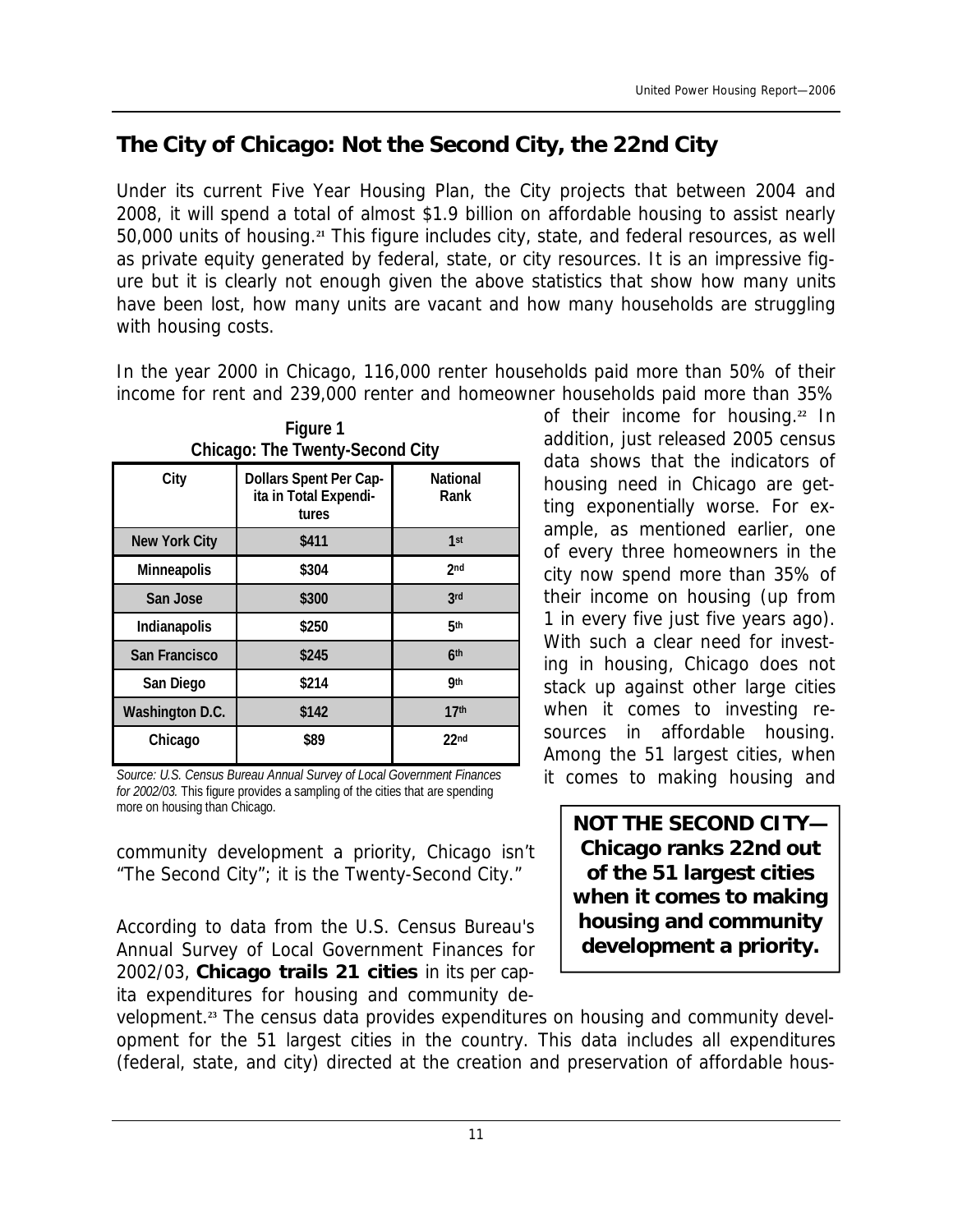ing and the revitalization of economically depressed areas. Figure 1 on the previous page summarizes some of the findings of this study.

We have all heard the phrase, "Put Your Money Where Your Mouth Is." There is no question that the city spends a significant amount of federal and state money on affordable housing—even if they spend quite a bit less than other comparable cities as shown above. But given the dire need for *more affordable housing* in the city, is the city investing enough of its own funds to help solve the problem? An analysis by the Center on Budget and Policy Priorities reveals that **only 16.5% of the Total Dollars Spent on Affordable Housing in 2005 in the City of Chicago were city dollars.** How does Chicago compare to other cities when it comes to spending its *own* money?

Chicago spends substantially less than its two largest peers. An analysis of the Chicago and New York City budgets by the Center for Tax and Budget Accountability (CTBA) reveal that when compared to New York City, Chicago looks extremely *uncommitted*  to creating and preserving affordable housing, see Figure 2. New York City, like Chi-

| Figure 2: Comparison of City Funding for Affordable Housing<br>Between Chicago and New York City 2005. \$ in millions <sup>25</sup>                                                                                                                                                                                                                                                                       |                                       |                    |                             |                            |
|-----------------------------------------------------------------------------------------------------------------------------------------------------------------------------------------------------------------------------------------------------------------------------------------------------------------------------------------------------------------------------------------------------------|---------------------------------------|--------------------|-----------------------------|----------------------------|
| City                                                                                                                                                                                                                                                                                                                                                                                                      | FY 2005<br><b>Budgeted City Funds</b> | Population<br>2005 | Per<br>Capita Spend-<br>ing | FY 2005 Bond Issu-<br>ance |
| New York <sup>26</sup>                                                                                                                                                                                                                                                                                                                                                                                    | \$236,793.000                         | 8,143,197          | \$29                        | \$1,539,080,000            |
| Chicago                                                                                                                                                                                                                                                                                                                                                                                                   | \$34,980,776                          | 2,842,518          | \$12                        | \$145,700,000              |
| Source: Center for Tax and Budget Accountability, 2006. Ronnie Lowenstein, George Sweeting, Preston Nib-<br>lack, and Frank Posillico, IBO's Programmatic Review of the 2007 Preliminary Budget: Department of<br>Housing Preservation and Development (HPD) New York City Independent Budget Office. March 2006.<br>Providing expenditures of city funds for affordable housing from the FY 2005 budget. |                                       |                    |                             |                            |

cago, has a city-wide Affordable Housing Plan, under which it plans to invest \$7.5 billion over ten years in order to build 165,000 units of affordable housing. Like Chicago, they will we investing a lot of federal and state money in the effort. Unlike Chicago, they are putting more of their *own* resources to work to address the problem.**<sup>24</sup>**

**According to the CTBA analysis, in FY '05, NYC spent over 2 1/2 times as much money per capita as Chicago, almost 7 times as much in absolute terms, and allocated \$1 billion more than Chicago in bond revenue for affordable housing.**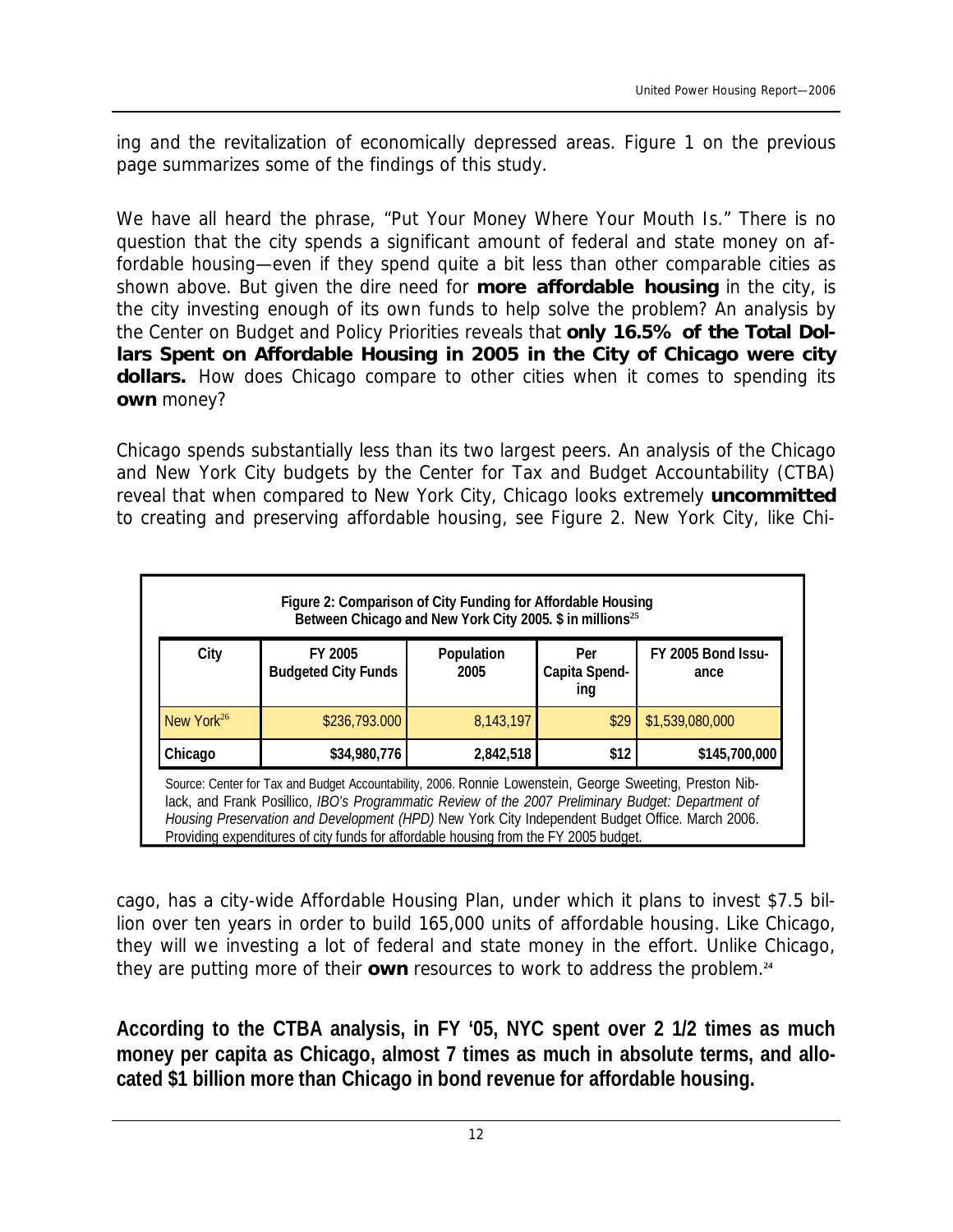Recent developments reveal that New York City continues to act more aggressively than the City of Chicago. Mayor Bloomberg recently announced the creation of a \$130

million Affordable Housing Trust Fund, funded by revenues from the Battery Park City Authority.**<sup>27</sup>** A portion of these funds will be used to create a \$200 million New York Acquisition Fund, which will be used, in part, to help preserve existing affordable housing that is in danger of flipping to market-rate housing. The City of Chicago has neither a new funding stream that rivals New York's new Housing Trust Fund (the City of Chicago's Low Income Housing Trust Fund stands at about \$7 million a year, which is expected to double with an infusion of state funding and some dollars from the leasing of the Skyway) or a funding strategy like

**A sister organization of United Power, the East Brooklyn Congregations has built 2,900 new townhouses in formerly blighted areas there, with another 1,500 homes now in the predevelopment stage.** 

the Acquisition Fund to save or preserve the approximately 30,000 affordable housing units that could be lost to the market.

In addition, the CTBA analysis revealed that the City of **Los Angeles** also spends more in absolute terms and in per capita terms on affordable housing. More importantly, Los Angeles recently approved a \$1 billion bond initiative for affordable housing, which will be on the ballot this fall for voters' approval. If this initiative passes, the City of Chicago will fall further behind New York City and L.A. in its commitment to affordable housing.

The City of Chicago does spend money on affordable housing. Unfortunately, the overwhelming majority of those dollars are federal and state funds. Many of these state and federal dollars (Low Income Housing Tax Credits, HOME Funds, State Donations Tax Credits, etc.) are already earmarked for affordable housing purposes. We all know that we face a housing crisis and that more must be done. We cannot wait for the manna to fall from heaven or from Washington D.C. The City of Chicago must invest more city resources in the effort.

# **The State of Illinois: Lagging Behind Its Peers**

Unfortunately, the city is not alone. Like the city, the state claims that it invests heavily in affordable housing. According to the FY 2005 Illinois Comprehensive Housing Plan, the state of Illinois spent over \$600 million on affordable housing efforts, assisting 7,174 units and 116,000 people.**<sup>28</sup>** The following section looks at state investments versus need and compares Illinois spending to other state spending on affordable housing.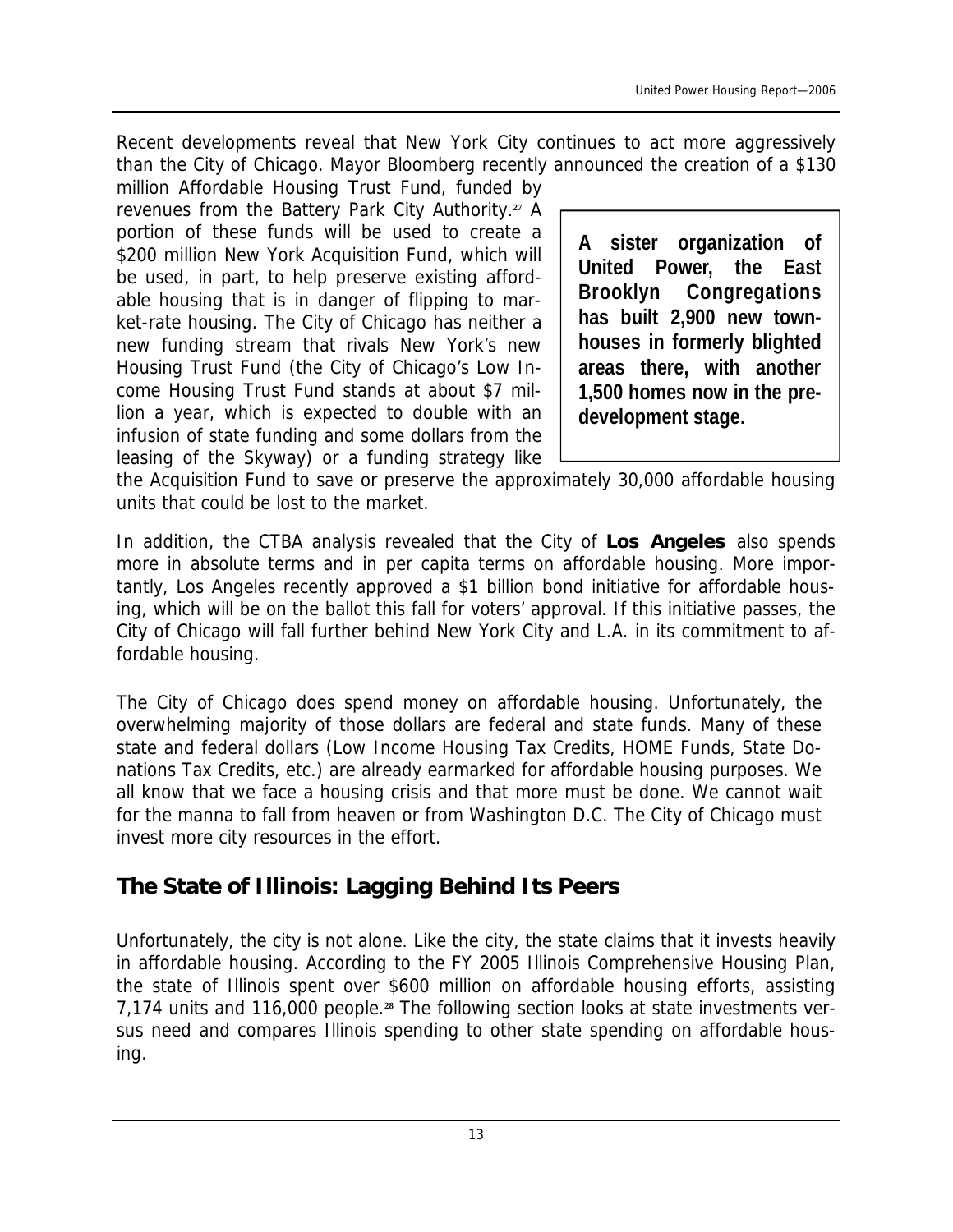*Is the state meeting the housing need with these dollars?* In the year 2000, over 250,000 renter households in the state of Illinois had to spend over half (50%) of their income on housing. Over 750,000 households (homeowners and renters) spent over 35% of their income on housing.**<sup>29</sup>** Since 2000, these numbers have gotten much worse — according to recently released American Community Survey census data, the number of homeowner households spending more than 35% of their income on housing has **almost doubled**. **At the state's current rate of investment in assisting about 7,000 units a year, it would take us over 100 years to meet just one measure of the state's housing need as of the year 2000.** 

*Is the state putting its own money where its mouth is?* According to an analysis by the Center for Tax and Budget Accountability (CTBA), about 90% of the money spent on affordable housing by the state comes from federal resources. When one eliminates the federal dollars as well as the state dollars that are directed at providing services or emergency shelter (as opposed to permanent homes or apartments), **only \$49 million of the \$600 million cited by the state is left. This \$49 million assisted or created about 819 units of housing.** 

*The state served 116,000 individuals; doesn't that show progress?* The state claims that they are serving 116,000 people with its funds. A closer analysis of

| Figure 3: Comparison of State Funding for Affordable Housing Between<br>Illinois and Selected States FY 2005 <sup>31</sup> |                                                  |                      |                           |                                        |                                                            |
|----------------------------------------------------------------------------------------------------------------------------|--------------------------------------------------|----------------------|---------------------------|----------------------------------------|------------------------------------------------------------|
| <b>State</b>                                                                                                               | FY 2005<br><b>Budgeted</b><br><b>State Funds</b> | Population<br>200532 | Per<br>Capita<br>Spending | <b>FY 2005 Bond</b><br><b>Issuance</b> | <b>Units</b><br>Produced from<br>State Funds <sup>33</sup> |
| Florida <sup>34</sup>                                                                                                      | \$495,000,000                                    | 17,789,864           | \$28                      | \$318,500,000                          | 8,212                                                      |
| California <sup>35</sup>                                                                                                   | \$404,000,000                                    | 36,132,147           | \$11                      | \$2,300,000,000                        | 6,703                                                      |
| New York <sup>36</sup>                                                                                                     | \$307,000,000                                    | 19,254,630           | \$16                      | \$798,274,00037                        | 5,094                                                      |
| Massachusetts <sup>38</sup>                                                                                                | \$223,000,000                                    | 6,398,743            | \$35                      | $$656,300,000^{39}$                    | 3,700                                                      |
| <b>Illinois</b>                                                                                                            | \$49,363,000                                     | 12,763,371           | \$3.86                    | \$509,600,000                          | 819                                                        |

t h e The units produced in the Figure above do not reflect units produced from bond money because adequate sources were not available. Actual units produced in Illinois from state money comes from the State of Illinois Comprehensive Housing Plan. The number of units Produced from state funds in other states was calculated by dividing the total *budgeted funds by the average cost per unit for creating a unit in Illinois (\$60,272).* 

state's programs reveals that 99,000 of these 116,000 people served were homeless individuals in shelters. This activity is laudable and necessary, but it points more to a growing crisis—it points to the need for more state investment to create permanent housing so that almost 100,000 people in Illinois don't end up in shelters in the first place.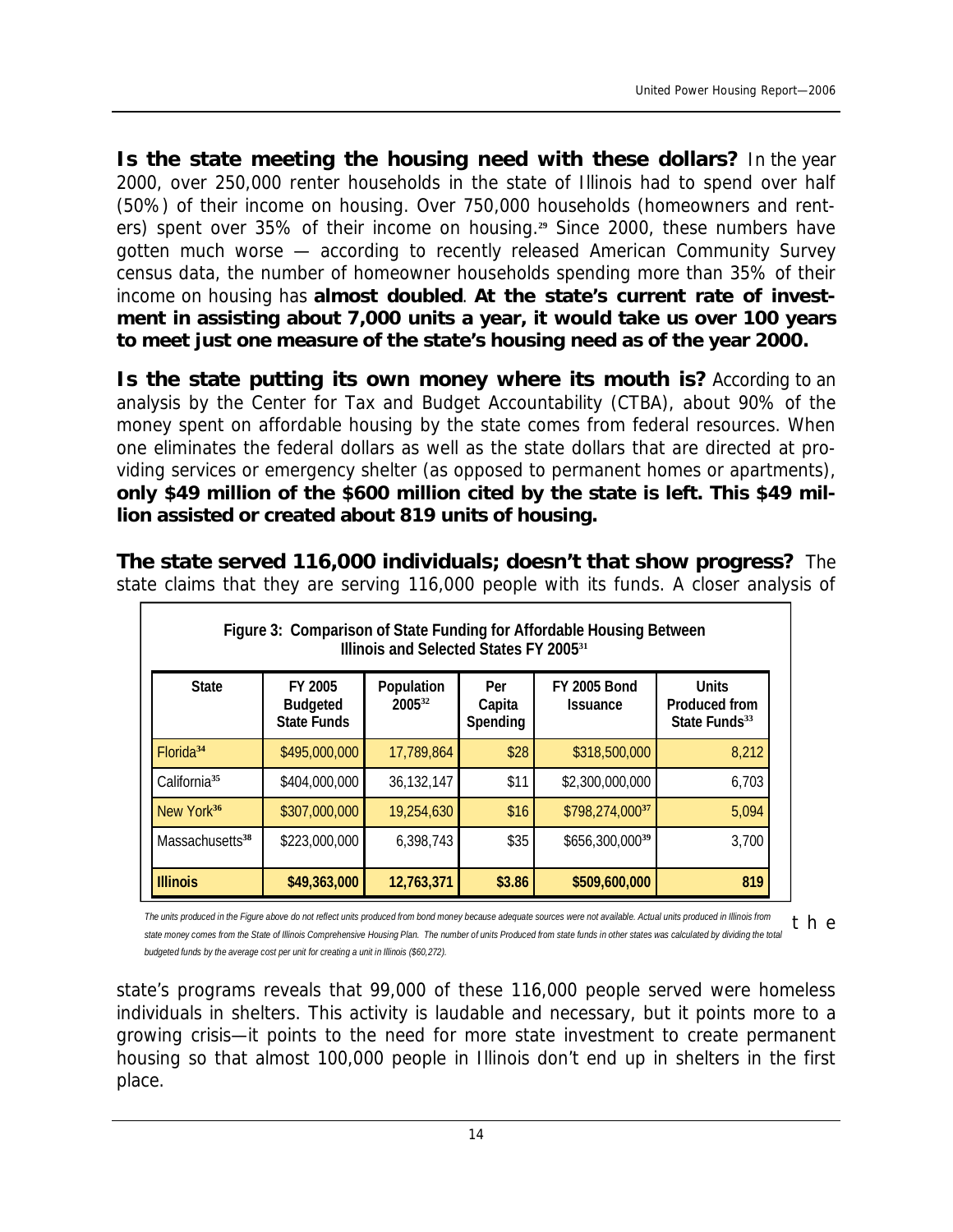*How does Illinois compare with other states?* Illinois is facing a crisis and is clearly not doing much to address it with its own resources. Maybe that's not unusual. Maybe most states just use federal dollars to address their affordable housing needs? Not so. The CTBA compared data on state spending by five states, all with similarly diverse populations and home to major cities and found that Illinois lagged far behind its peers (see Figure 3 on the previous page).**<sup>30</sup>**

In FY 2005, the last year for which complete data was available for all these states, **Massachusetts spent almost ten times more per capita than Illinois, Florida spent seven times more, New York spent four times more, and California** 

**spent almost three times more.** In addition, Illinois failed to use its bonding authority as aggressively as these others states. California committed over four times as much bond revenue to affordable housing as Illinois. **Not surprisingly, each state produced far more housing than Illinois as a result of their increased commitment. Florida, whose population is 1.4 times larger than Illinois, provided enough money to produce 10 times more affordable housing.**

Since FY 2005, Illinois has increased its budgeted commitment to affordable housing to almost \$88 million in FY 2007—a welcome development. However, this increase still leaves Illinois lagging far behind these states, and more importantly, this increase does not even begin to approach the levels of investment needed to address the state's long list of housing needs from homelessness to housing for the elderly and disabled to housing near jobs for



**Figure 4: A Tale of Two States** 

working people. **In FY 2007, while the state of Illinois budgeted approximately \$88 million for affordable housing, the state of Florida budgeted over \$500 million dollars—still over four times as much per capita and over five times as much in absolute dollars.**

# **THE CITY AND THE STATE: FAILING TO LEAD**

Both the City and the State have allowed affordable housing strategy and planning to be manipulated by local politicians and have allowed other priorities to take precedence. In Chicago, while the Mayor treats Millennium Park and Meigs Field as city-wide priorities, he has allowed local aldermen to obstruct or entangle any large-scale attempts to construct critical masses of affordable housing in the neighborhoods.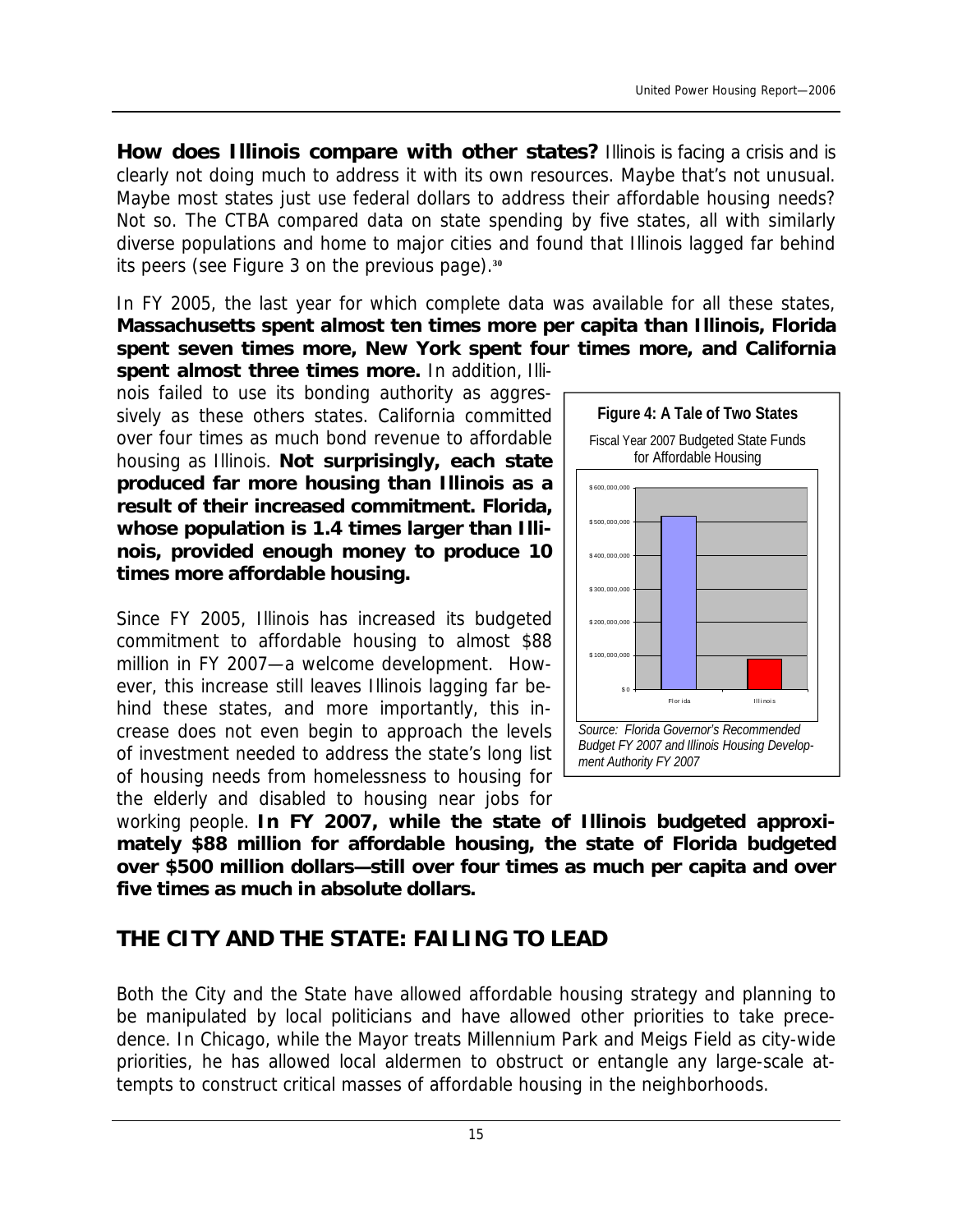For example, United Power's Ezra Community Homes Initiative (which had raised millions of dollars from Chicago's religious institutions in order to build affordable homes on vacant parcels) has just voted to return the remaining \$2.5 million in no-interest construction financing to its religious donors. Why? Because the City has been unwilling to override the obstructionism of a number of local aldermen and provide 300 more vacant sites for Ezra to continue building. Approximately 100 Ezra homes have been built in the past five years, providing well-built homes for working-class households at price points from \$100,000 to \$140,000. **These homes were affordable to families making as little as \$25,000 per year. 1,000 of these homes could easily have been built and sold if the City had been cooperative and supportive.**

**While the Mayor treats Wal-Mart and Target as "corporate citizens" that we must not lose to the suburbs, he has allowed market-rate development to drive up property and home values and to drive working class families and seniors to the suburbs.** The Mayor has single-handedly stood in the way of a policy tool that would help to address this problem—a city-wide ordinance that would require

| Figure 5: Housing for Horses or<br>Housing for People?                                                                                               |                                     |                          |  |
|------------------------------------------------------------------------------------------------------------------------------------------------------|-------------------------------------|--------------------------|--|
| <b>State Priority</b>                                                                                                                                | State Funds/Tax Revenue<br>Foregone | State Dollars Per Capita |  |
| <b>Horse Racing</b>                                                                                                                                  | \$47,473,045                        | \$3.72                   |  |
| Affordable Rental Housing                                                                                                                            | \$25,000,000                        | \$1.96                   |  |
| Source: Center for Tax and Budget Accountability (CTBA), CTBA Analysis of the Tax Breaks and<br>Subsidies Granted to the Illinois Racing Board, 2004 |                                     |                          |  |

all larger developments to either: include 15% affordable housing for working-class people or, in lieu of that, to contribute funds to the city's Low Income Housing Trust Fund. Instead of a city-wide standard that would establish predictability in the marketplace and create affordable homes and apartments city-wide, the Mayor continues to allow local aldermen to decide whether or not they want to negotiate with developers for affordable housing on specific developments. Like the city's policy on land, this approach lends itself to the use of zoning approvals as patronage and sources of campaign cash. Unfortunately, it does so at the expense of working-class families and seniors, who are the social and fiscal lifeblood of the city.

**At the state level, the Governor and General Assembly have allowed other priorities to take precedence over housing.** The state's much-lauded Rental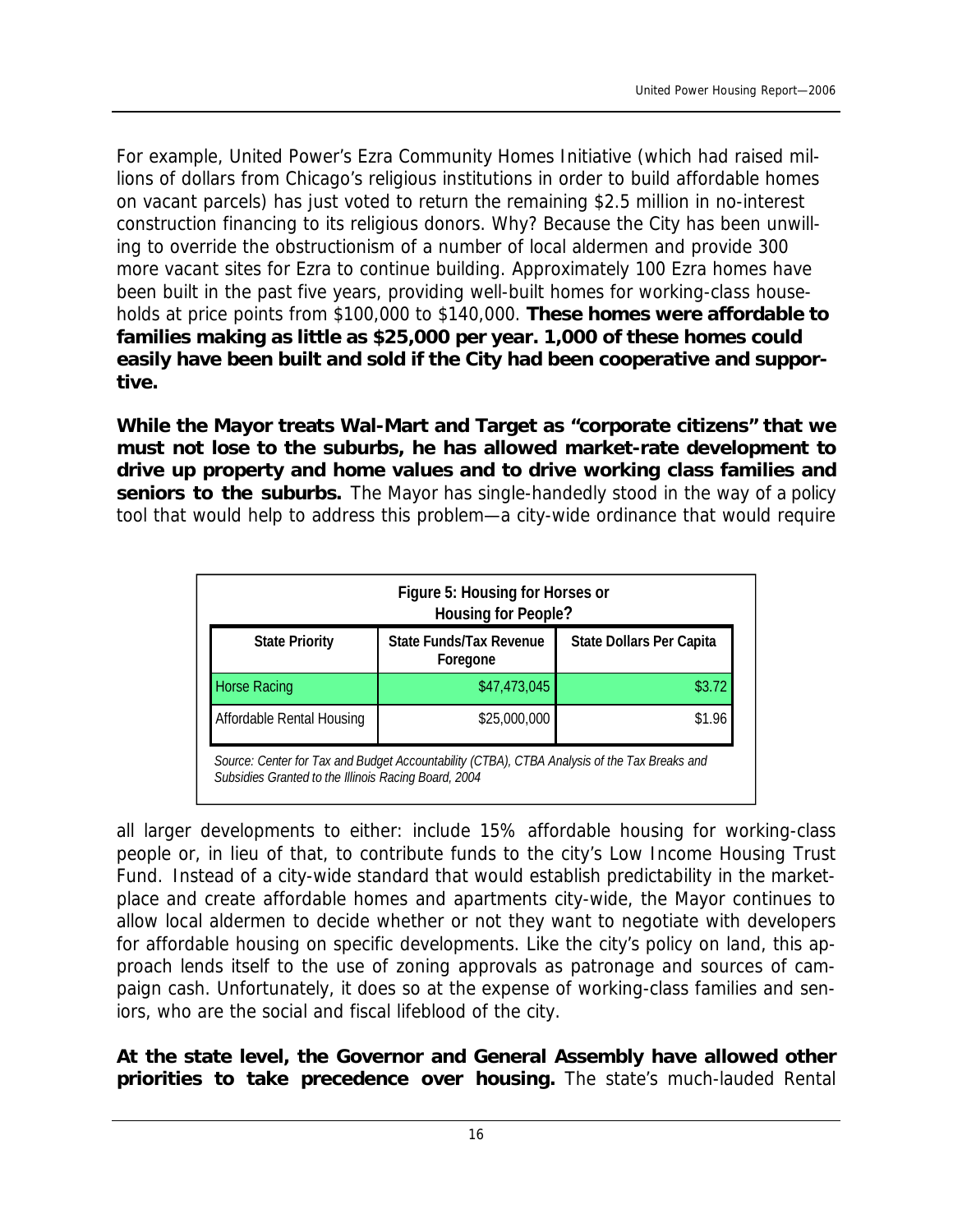Housing Support Program, passed in 2005, stands as a recent victory for affordable housing in Illinois and will provide approximately \$25 million for rent subsidies to aid the elderly and working poor around the state this year. However, according to the 2004 Racing Board Annual Report, in **2004, the Horse Racing Industry received approximately \$47.5 million in tax breaks and subsidies from the state of Illinois—that's almost twice what the state expended to help the working poor and elderly seniors obtain affordable rental housing this year.** 

We don't know how many horses benefited directly from these state funds, but their per capita share of state assistance is almost double the share for working families and elderly residents in need of affordable rental housing.

Furthermore, the Governor last year proposed a \$2 billion plus bond initiative to build roads, schools, and mass transit, all important and necessary investments. However, his Republican counterpart in California—Governor Schwarzenegger, led an effort to push a \$2 billion plus state bond for affordable housing through the state legislature in California this past year. Governor Blagojevich proposed no bonds for affordable housing here in Illinois.

### **RECOMMENDATIONS: CREATING A 15-YEAR BOOM OF AFFORD-ABLE HOMES AND APARTMENTS IN THE CITY AND REGION**

Mayor Daley likes to think of himself as "The Housing Mayor." A press release issued this past June by the Office of Governor Rod R. Blagojevich stated, "Under the leadership of Governor Blagojevich, Illinois is now one of the most progressive states in the nation in regards to affordable housing."**<sup>40</sup>** But the numbers and statistics presented thus far paint a much different picture. United Power thinks that the city and state could do much more to invest in affordable housing. Any local government that wishes to address the need for housing must put its own resources towards that priority. In the city, this means money, land, and requirements on private development. At the state level, this means money.



*Park and Sheridan Road, provides 88 of affordable housing units for seniors.*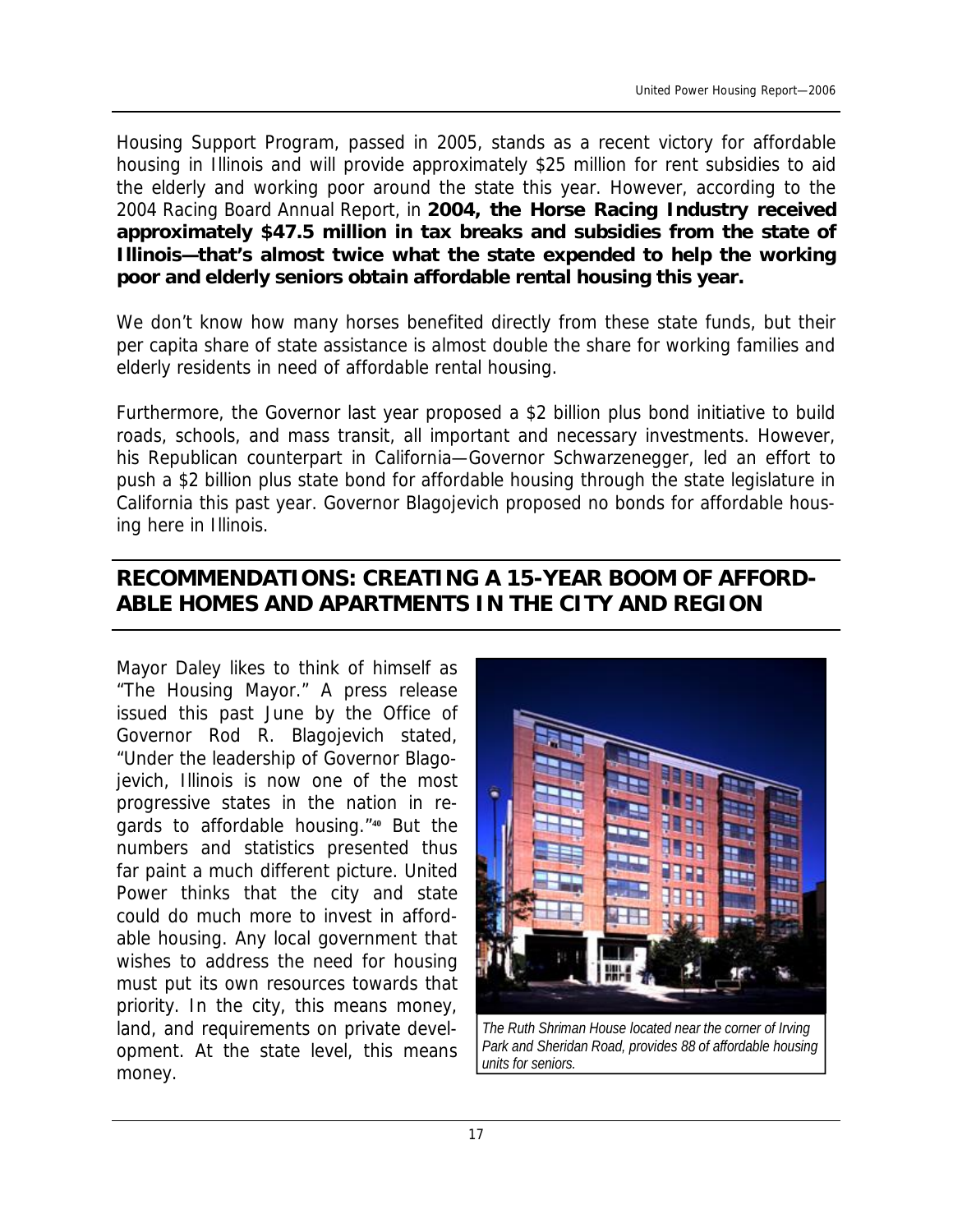#### **1) A Major Monetary Commitment to Affordable Housing from the City and the State**

If the State of Florida can allocate over \$500 million in state funds for affordable housing, and if the State of California can issue a \$2 billion bond for housing, then Illinois can spend more than the paltry \$88 million per year in state funds currently earmarked for affordable housing. The need in our state is large and rising—over 250,000 renter households as of the year 2000 spending over ½ of their income on rent and hundreds of thousands more paying more than 35% of their income on housing. The situation will be exacerbated if we fail to preserve the 70,000 affordable rental units statewide at risk of turning market-rate. With \$500 million, we could be creating or preserving thousands of homes a year, instead of 819.

## **United Power believes that we need \$500 million per year in State Funds from the State of Illinois for the creation and preservation of affordable housing.**

If the Mayor truly wants the title of Housing Mayor, then he must earn it and do better than spend peanuts—about \$34 million per year in city funding—on affordable housing.

## **United Power believes that we need \$250 million per year in city funds from the City of Chicago for the creation and preservation of affordable housing.**

#### **2) Publicly Owned-Land for Affordable Housing Creation**

Land now is used by city and local public officials as bargaining chips with local groups. The city pretends to defer to the wishes of local aldermen, who dole out a few lots here and several parcels of land there, to supporters and allies. Land is another form of patronage in Chicago.

If the city is ever to rebuild its devastated areas, critical masses of land must be assembled and dedicated to



*A view of the EZRA Homes—100 affordable single family homes located in Lawndale neighborhood on Chicago's west side.*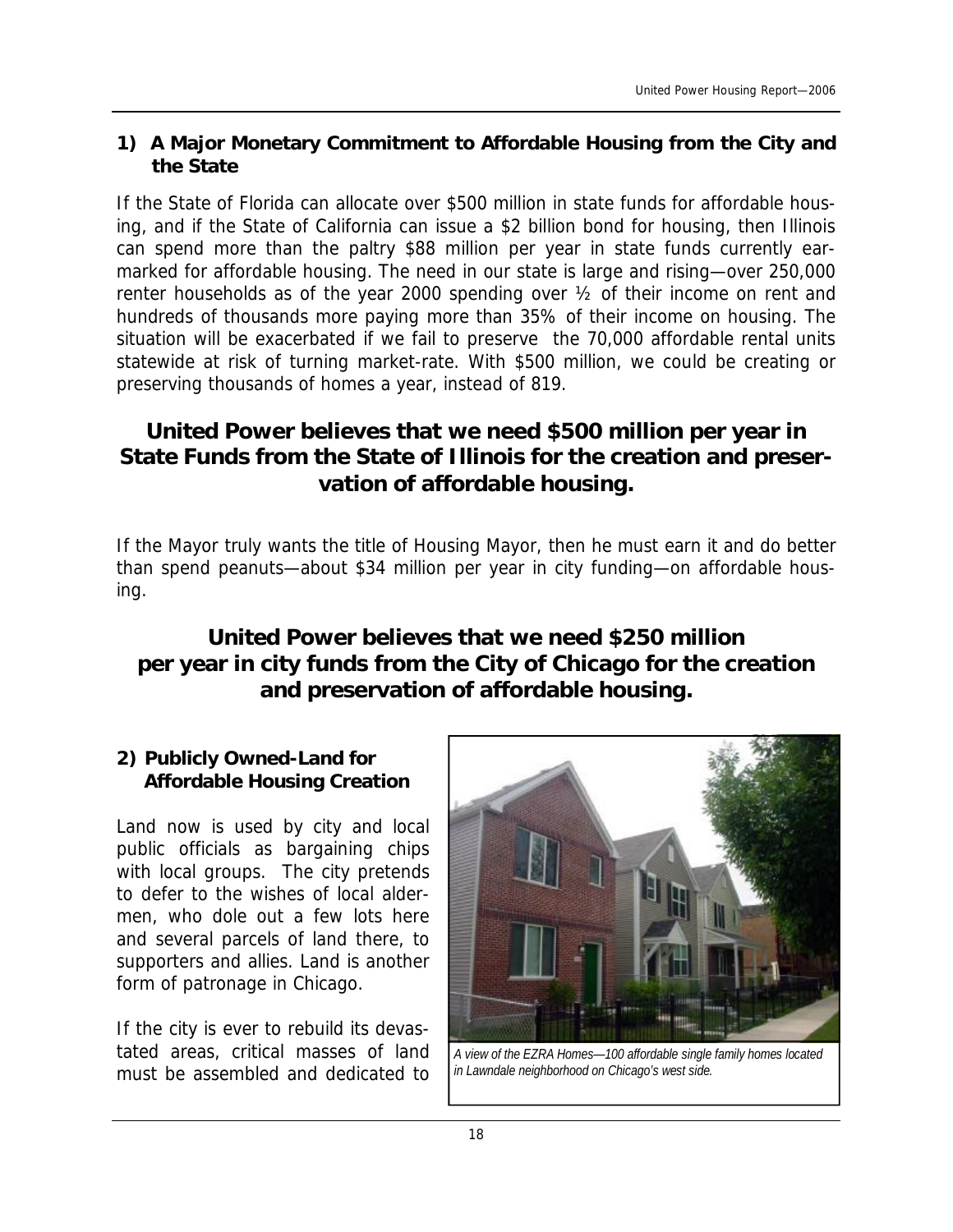the construction of affordable housing. New York City's aggressive efforts to do so have led to the complete reconstruction of almost every one of its neighborhoods. New York now has fewer than 1,000 vacant parcels and has constructed more than 200,000 homes and apartments—the majority of them affordable—over the past 20 years.**<sup>41</sup>** A sister organization to United Power, East Brooklyn Congregations, has built 2,900 homes and is about to break ground on 1,500 more.**<sup>42</sup>** Meanwhile, in Chicago, United Power's Ezra housing effort has been stalled at only 100 homes in Lawndale. Where is Chicago's vision for revitalization on a grander scale?

Chicago can do the same as New York and other major cities, but only if it sees the reconstruction of areas with affordable houses and apartments as *a core city priority rather than a tool of patronage***.** 

## **United Power believes that we need 200 city lots per year for the next 15 years for the EZRA Homes Initiative.**

#### **3) City-Wide Commitment to Balanced Development**

While the market builders have had a field day, they have built almost nothing that is affordable to two out of every three Chicagoans.**43** United Power believes that at least 15% of every development should be affordable, or developers should contribute land

or money in lieu of producing these affordable units.

If such a policy had been in place from 1998 to 2003 for all developments of 10 or more units (new construction or condos), **we would have created nearly 8,000 new affordable homes for working class people in Chicago and/or received millions of dollars in fee payments from developers**. **44** These fee in lieu payments would have gone to the City of Chicago's highly successful Low Income Housing Trust Fund, which allows landlords to rent apartments to lowincome seniors and the working poor.



*The restoration of the Old Goldblatt's Building near the corner of Broadway and Lawrence includes a Border's Book Store and other retail space as well as affordable homes.* 

**United Power believes that we need a citywide ordinance or ordinances that will produce 15% affordable housing (or funds in lieu of these homes) in all private developments**.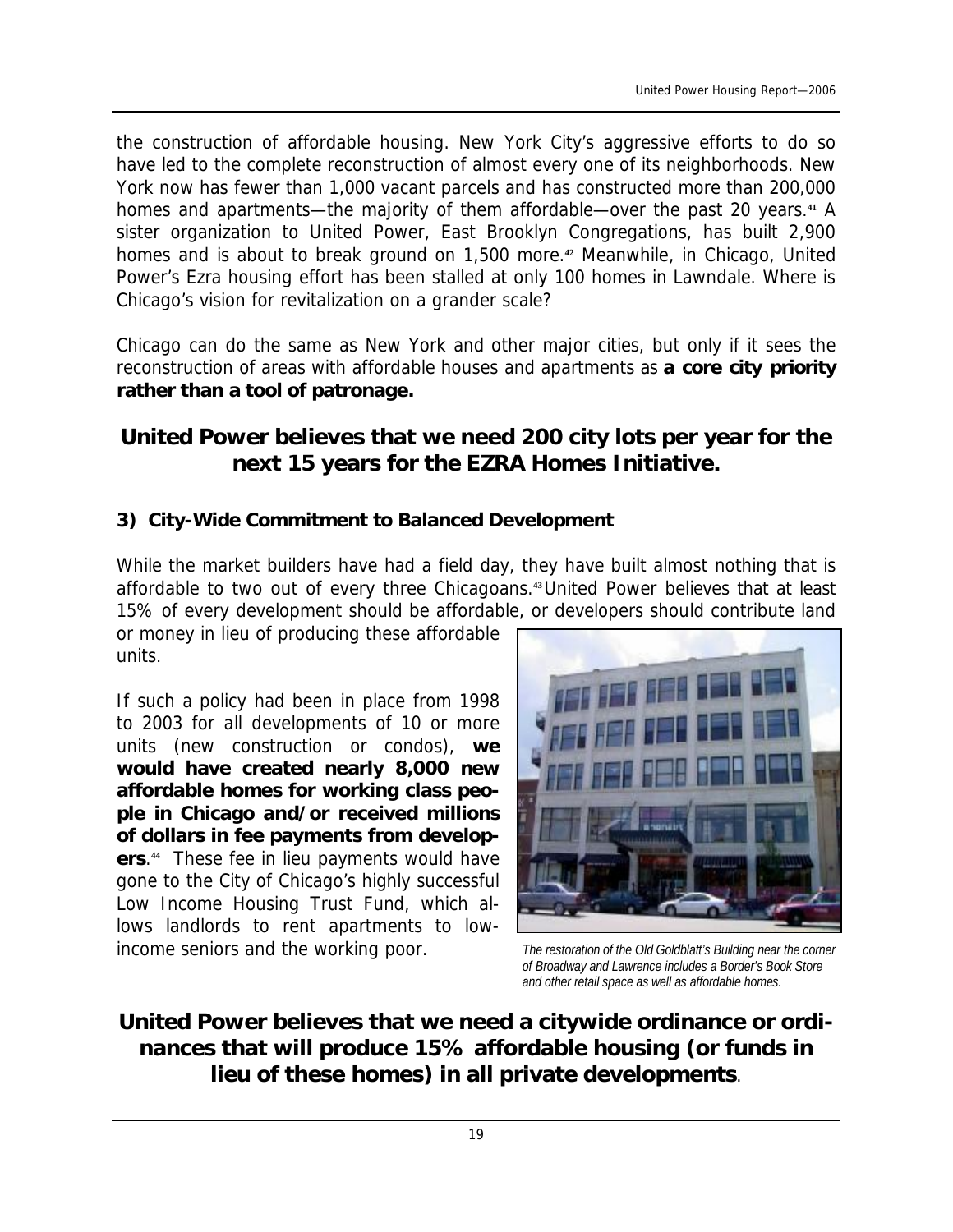# **UNITED POWER'S VISION**

**To redirect and reshape the continued transformation of the city that favors high-cost housing and punishes working and working poor individuals and families.** 

**To initiate an affordable housing boom that will rebuild and reshape the City of Chicago by creating neighborhoods that are worthy of the City of Big Shoulders.** 

**To push both the state and the city to increase funding for an affordable housing boom as aggressive and as sustained as the market housing binge.** 

**To press both the governor and mayor to make affordable housing and a city and region of working families a reality.**

*Our city's social, economic, and cultural health lies in neighborhoods blessed with a mix of incomes and a healthy supply of homes and apartments that are affordable to seniors, young families, and working-class people of every background.* 

*As people of faith and imagination, we believe in change, redemption and renewal. We can reshape and redirect the market-rate binge of the past two decades to better serve our city's heart and soul. Chicago may never become a "Garden of Eden." But with a vision of hope and sufficient resources from our city and state, it can be the "City in a Garden" for all its residents.* 

# **UNITED POWER FOR ACTION AND JUSTICE**

Is non-partisan and self-supporting, comprised of more than 300 active, dues-paying members—congregations, community organizations, employee unions, community health centers, and hospitals—committed to working for a just society by standing for the whole.

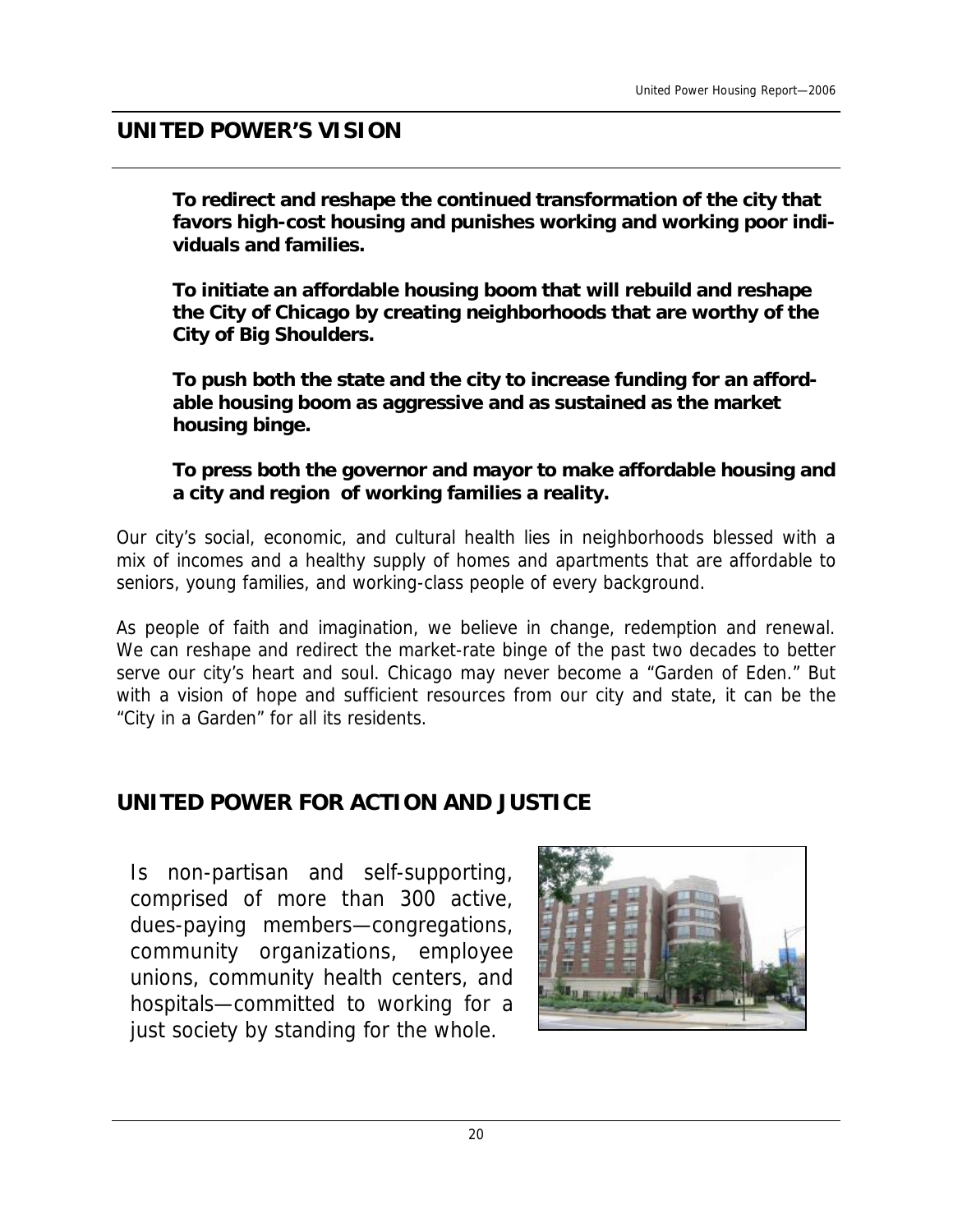### **END NOTES**

- **<sup>1</sup>**Recent census data and a recent study from the Brookings Institution provide two global examples of the reality that we in United Power see all too often—that our working people, our seniors, and our young families must flee the city in order to survive economically and to provide a better future for their families. See: Jason C. Booza, Jackie Cutsinger, and George Galster. *Where Did They Go? The Decline of Middle-Income Neighborhoods in Metropolitan Chicago* The Brookings Institution. June 2006.; The Associated Press, *Report: Americans Fleeing Nation's Big Cities*, MSNBC.COM. April 20, 2006.
- **<sup>2</sup>**U.S. Census Bureau, *American Community Survey*. 2004. Available at the City of Chicago Website Under the Department of Planning and Development at [http://www.cityofchicago.org.](http://www.cityofchicago.org)
- **<sup>3</sup>**U.S. Census Bureau, *Census 1990* and *Census 2000*.
- **<sup>4</sup>**U.S. Census Bureau, *2000 Census of Population*. U.S. Department of Commerce.

**5** Janet L. Smith, *Housing in the Chicago Region*. Urban Planning and Policy Program, Nathalie P. Voorhees Center for Neighborhood and Community Improvement, College of Urban Planning and Public Affairs. University of Illinois at Chicago.

- **<sup>6</sup>**Recently-released 2005 Census data as reported in: John McCormick and Antonio Olivo, "Housing costs busting family budgets," Chicago Tribune. October 3, 2006, p.1,13.
- **<sup>7</sup>**Recently-released 2005 Census data as reported in: John McCormick and Antonio Olivo, "Housing costs busting family budgets," Chicago Tribune. October 3, 2006, p.1,13.
- **<sup>8</sup>**U.S. Census Bureau**.** *Census 2000* Summary File 3 and *American Community Survey 2005*.
- **<sup>9</sup>**U.S. Census Bureau. *Census 2000*. Summary File 3.
- **<sup>10</sup>**Sargent Shriver National Center on Poverty Law.
- **<sup>11</sup>**Chicago Rehab Network, *Affordable Housing Fact Book 2005.*
- **<sup>12</sup>**Eric S. Belsky, Jack Goodman, and Rachel Drew, *Measuring the Nation's Rental Affordability Problems.* Joint Center for Housing Studies. 2005.

**<sup>13</sup>**Lakefront SRO, *Stemming The Loss of SRO Housing,* 1996; Chicago Department of Housing; Chicago Coalition for the Homeless, *Far From Home*, 2005.

- **<sup>14</sup>**Chicago Public Schools Homeless Education Program
- **<sup>15</sup>***Unaccompanied Homeless Youth in Illinois, 2005.* Survey Research Lab. University of Illinois at Chicago. December 2005. Timothy P. Johnson and Ingrid Graf.
- **<sup>16</sup>**Chicago Coalition for the Homeless, *Unaddressed: Why Chicago's 10-year plan to end homelessness will not work.* 2005: Data comes from a Department of Human Services, *Response to FOIA Request* and from surveys conducted by the Chicago Coalition for the Homeless in 2005.
- <sup>17</sup>Ben Joravsky, "The Tax Vortex: the latest round of assessments heralding property tax increases of as much as 50 percent *are coming."* The Reader, p. 8, 9. June 30, 2006.
- **<sup>18</sup>**Woodstock Institute, *Community Lending Fact Book*, 2004.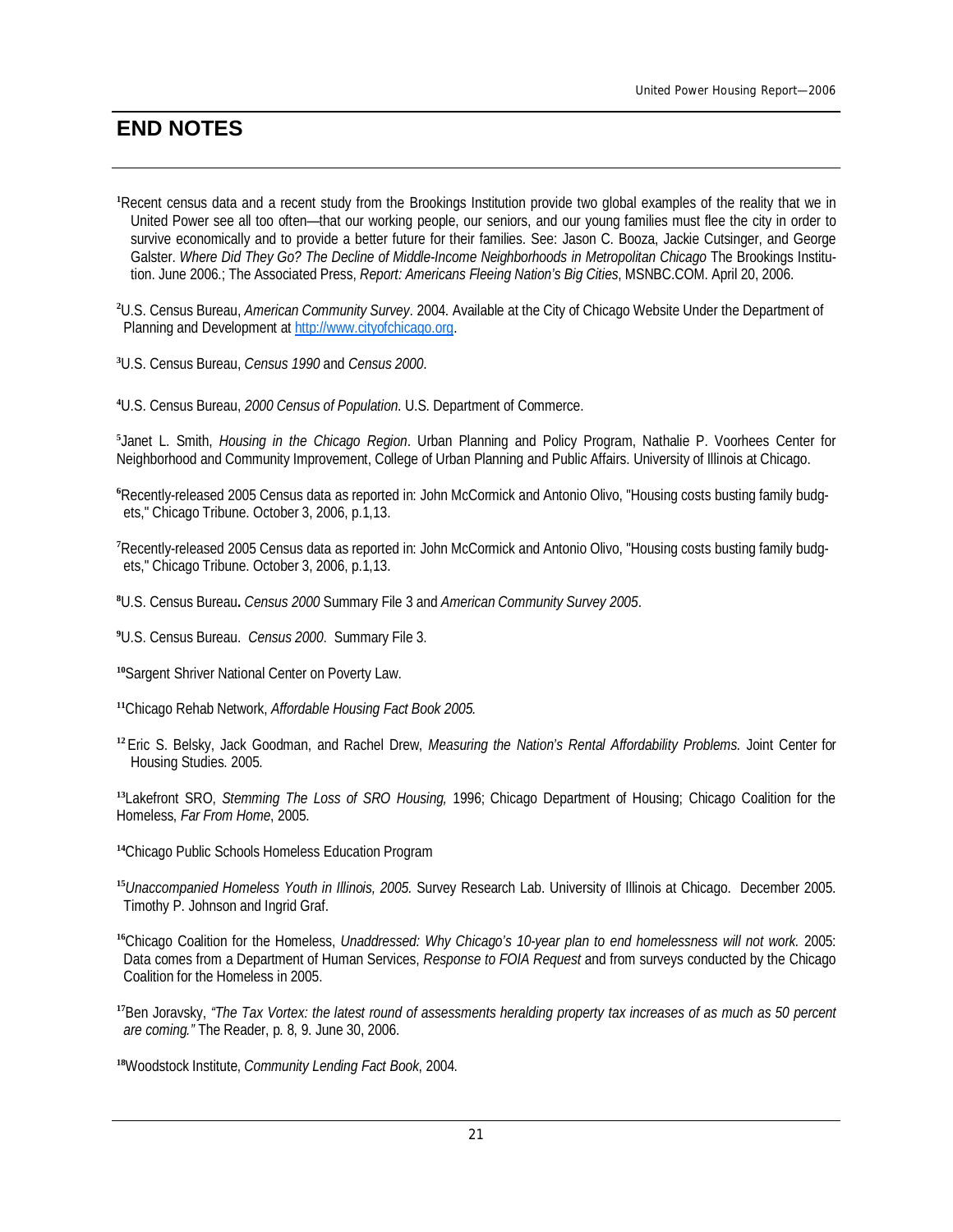- Recently-released 2005 Census data as reported in: John McCormick and Antonio Olivo, "Housing costs busting family budgets," Chicago Tribune. October 3, 2006, p.1,13.
- *Housing and Urban Development Multi-Family and Section 8 Database.* Available at <http://www.HUD.gov/offices/hsg/mfh/> expmfhdiscl.cfm. *IHARP Database.* Available at: <http://www.uic.edu/cuppa/voorheesctr/iharp-data.html>.
- City of Chicago. *Build, Lead, Preserve: A Housing Agenda for Chicago's Neighborhoods – Affordable Housing Plan 2004- 2008.* 2004.
- The Chicago Rehab Network, *Affordable Housing Fact Book*, 2003.

The U. S. Census Bureau Annual Survey of Local Government Finances for 2002/03.

- The City of New York, Department of Housing Preservation and Development, *The New Housing Marketplace: Creating Housing for the Next Generation, 2004-2013.*
- FY 2005 is the latest national comparison data available.
- Ronnie Lowenstein, George Sweeting, Preston Niblack, and Frank Posillico, *IBO's Programmatic Review of the 2007 Preliminary Budget: Department of Housing Preservation and Development (HPD)* New York City Independent Budget Office. March 2006. Providing expenditures of city funds for affordable housing from the FY 2005 budget.
- Matthew Marin, "Mayor of Big Apple Announces \$130 Million for Affordable Housing," *Knowledgeplex: LexisNexis*. Mutlihousingnews.com. August 2, 2006.
- Illinois Housing Development Authority, *Building for Success: Illinois' Comprehensive Housing Plan*. January 1, 2006.
- The Chicago Rehab Network, *Affordable Housing Fact B*ook. 2003.
- Center for Tax and Budget Accountability, *Analysis of City and State Budget.* 2006.
- FY 2005 is the latest national comparison data available.
- U.S. Census.
- Data on actual units for Illinois comes from the IHDA *Comprehensive Housing Plan.* The number of units produced for the other states was unavailable. Therefore, to calculate the number of units produced in the other states, the average cost for producing a unit in Illinois (\$60, 272) was used. These numbers only include state budgeted funding and not bond issuance due to lack of available data in all states.
- Florida Governor's Recommended Budget FY 2007. Bond data from the Affordable Housing Study Commission, 2005.
- California State Budget and California Housing Finance Agency, 2004-2005 Annual Report.
- New York State Budget.
- New York State Housing Finance Authority Annual Report, FY 2004 2004 is the latest NY data available.
- Citizens' Housing and Planning Association (CHAPA) CHAPA Position Paper on *State Housing Policy for the Gubernatorial Candidates*, July, 2006.
- Mass Housing *2005 Annual Report*
- Office of the Governor, Rod R. Blagojevich. *Press Release:Governor Blagojevich signs new law to expand affordable housing options for Illinois working families.* June 30, 2006.